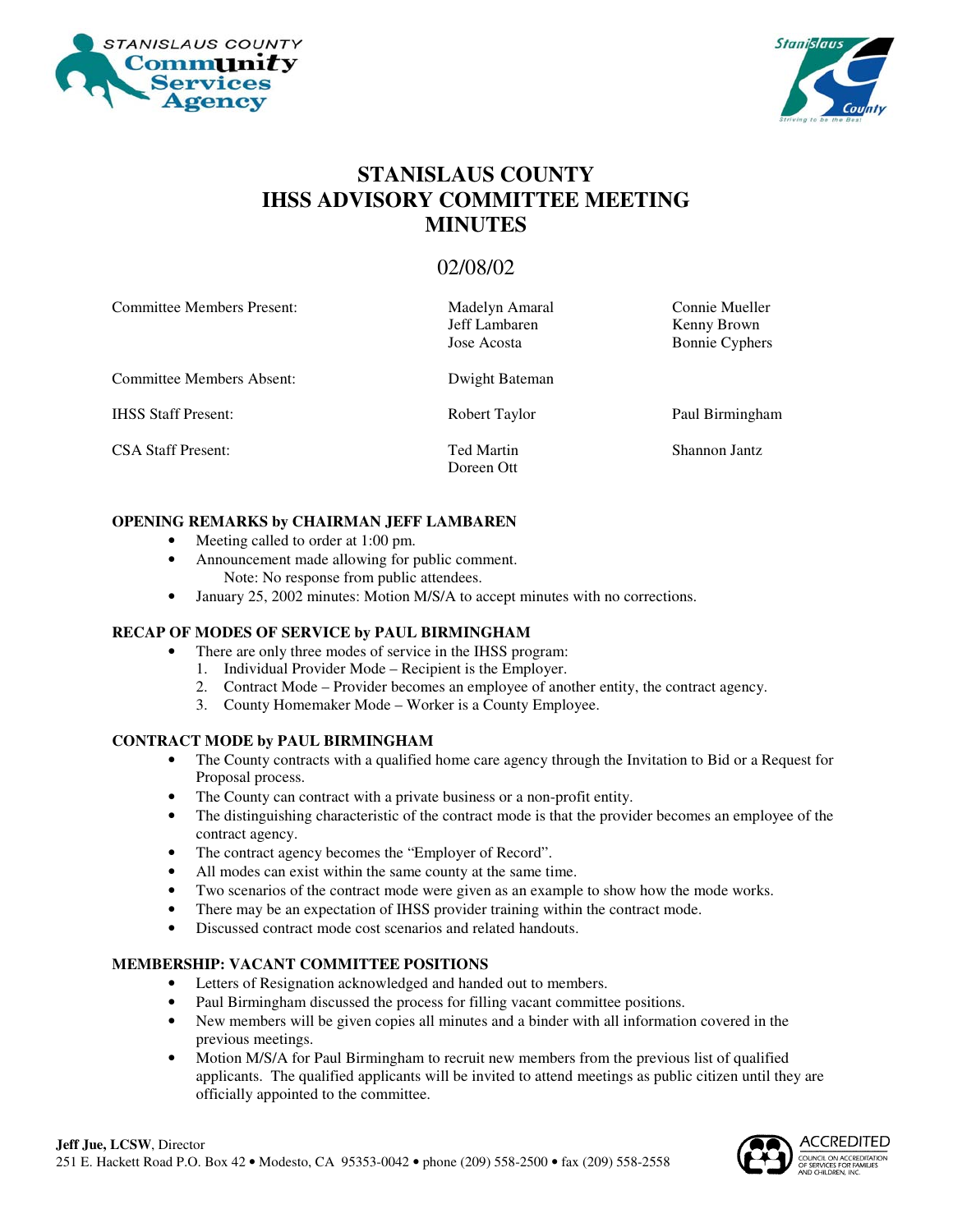#### **AGENDA ITEMS FOR NEXT MEETING**

- A request was made by a committee member to visit a county who currently has a Public Authority in place to see how it functions.
- County Homemaker Mode.
- Budget update from Accounting.
- Accounting is working on a cost comparison of three different counties and their Public Authority.

### **CLOSED SESSION: UNIFORMITY VIDEO**

• Chairman Jeff Lambaren made an oral announcement of closed session for the remainder of the meeting for viewing of the Uniformity Video.

Meeting Adjourned @ 3:00 pm Shannon Jantz, Recorder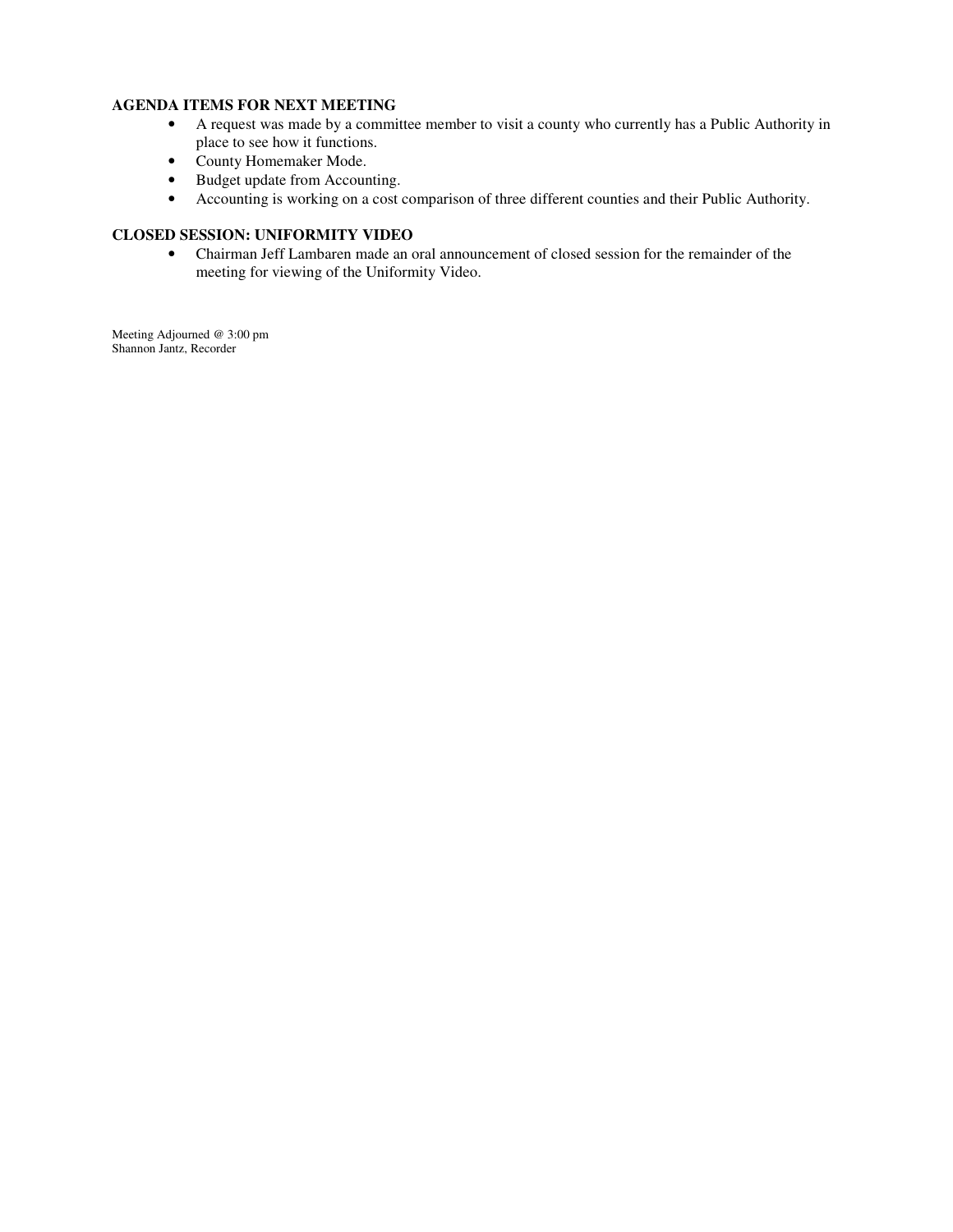ALL COUNTY WELFARE DIRECTORS

ALL COUNTY WELFARE FISCAL OFFICERS

ALL IHSS PROGRAM MANAGERS

**GRAY DAVIS, Governor** 

DEPARTMENT OF SOCIAL SERVICES 744 P Street, Sacramento, CA 95814

ALL-COUNTY LETTER NO. 01-63

A GENCY

2001 SEP 14 PM 12:09

T



**August 31, 2001** 

TO:

**Reason For This Transmittal** 

- [x] State Law Change
	- 1 Federal Law or Regulation Change
	- 1 Court Order or Settlement Agreement
	- ] Clarification Requested by one or More Counties
	- 1 Initiated by CDSS

#### **SUBJECT:** MAXIMUM ALLOWABLE COSTS OF SERVICE THAT AFFECT IN-HOME SUPPORTIVE SERVICES THIRD PARTY CONTRACTS

### **REFERENCE: ACL NOS. 94-37, 00-75**

The purpose of this All-County Letter is to advise counties of recent changes affecting the In-Home Supportive Services (IHSS) Maximum Allowable Contract Rate (MACR). The Fiscal Year (FY) 2001/02 Budget Act, Senate Bill 739 (Chapter 106, Statutes of 2001) provided State funding to increase the MACR by an additional 5.31 percent for counties currently utilizing the contract mode as one of the modes of service delivery for recipients of the (IHSS) program.

The new MACR is effective July 1, 2001, for each county listed below. The increase in the MACR establishes a new maximum hourly contract rate in which the State will share in the cost. The new MACRs do not create new county financial obligations and should not be construed to be a standard or required rate of payment for IHSS contracts. Affected counties can award IHSS contracts at a rate lower than the MACR rate. The California Department of Social Services (CDSS) Manual of Policies and Procedures (MPP) Section 10-205.6 requires counties to encourage maximum competition among bidders and to secure the lowest price possible.

Counties that agree to pay a rate higher than the MACR are reminded that they must pay 100 percent of the nonfederal cost for the portion above the MACR in accordance with Welfare and Institutions Code Section 12303 (a) and CDSS MPP Section 10-205.1. Title XIX federal financial participation is available in contract rates, subject to California Department of Health Services approval.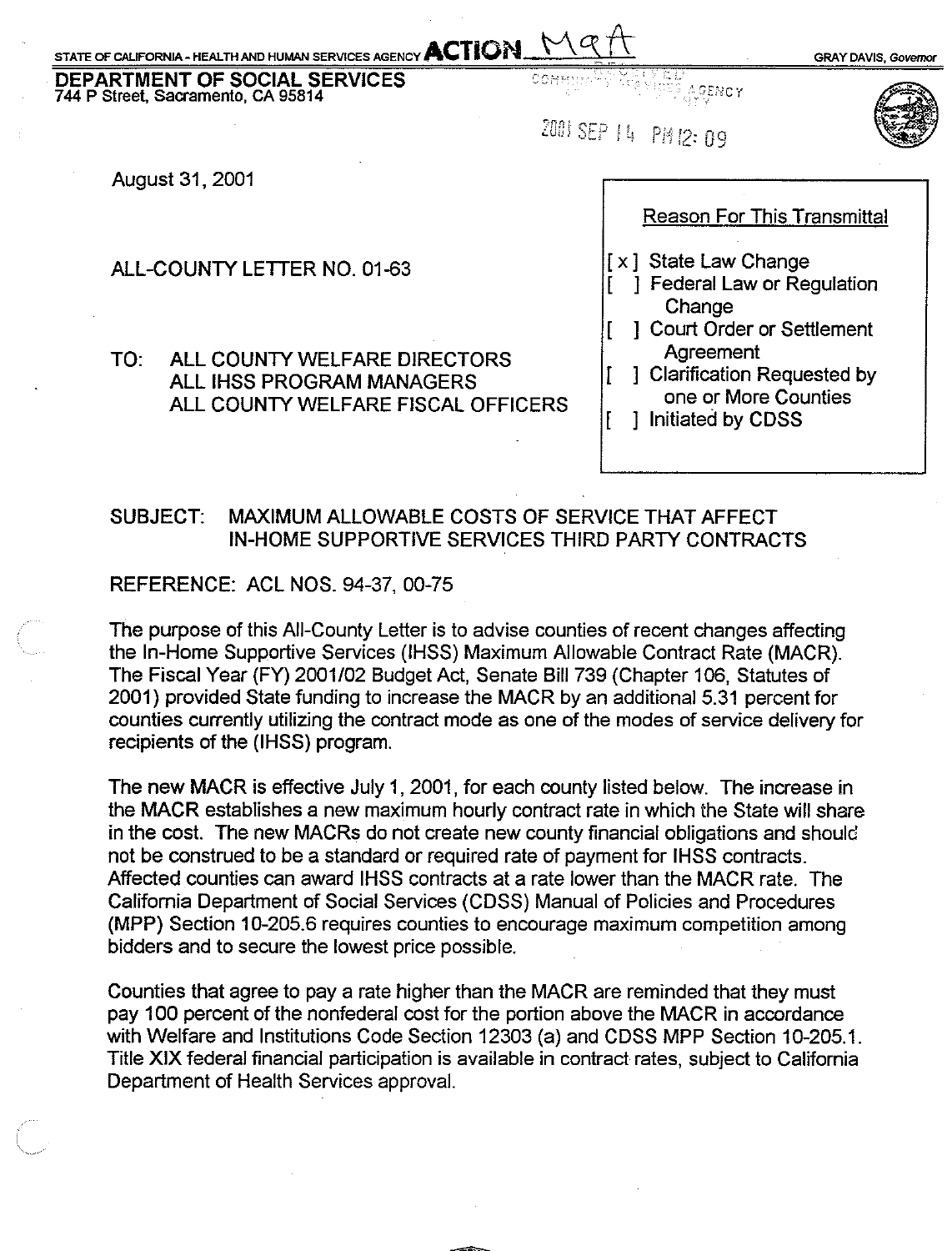The FY 2001/02 MACR eligible for State financial participation is as follows:

| County        | <b>Maximum Allowable</b><br><b>Contract Rate</b> |
|---------------|--------------------------------------------------|
| <b>Butte</b>  | \$12.21                                          |
| Nevada        | \$12.88                                          |
| Riverside     | \$14.75                                          |
| San Diego     | \$14.31                                          |
| San Francisco | \$15.95                                          |
| San Joaquin   | \$13.05                                          |
| San Mateo     | \$15.20                                          |
| Santa Barbara | \$15.12                                          |
| Santa Clara   | \$16.28                                          |
| Santa Cruz    | \$16.34                                          |
| Tehama        | \$13.57                                          |
| Ventura       | \$13.27                                          |

If you have questions or concerns, you may contact your county's Adult Programs Operations and Technical Assistance Analyst at (916) 229-4000.

Sincerely,

2. Mandelston

DONNA L. MANDELSTAM **Deputy Director** Disability and Adult Programs Division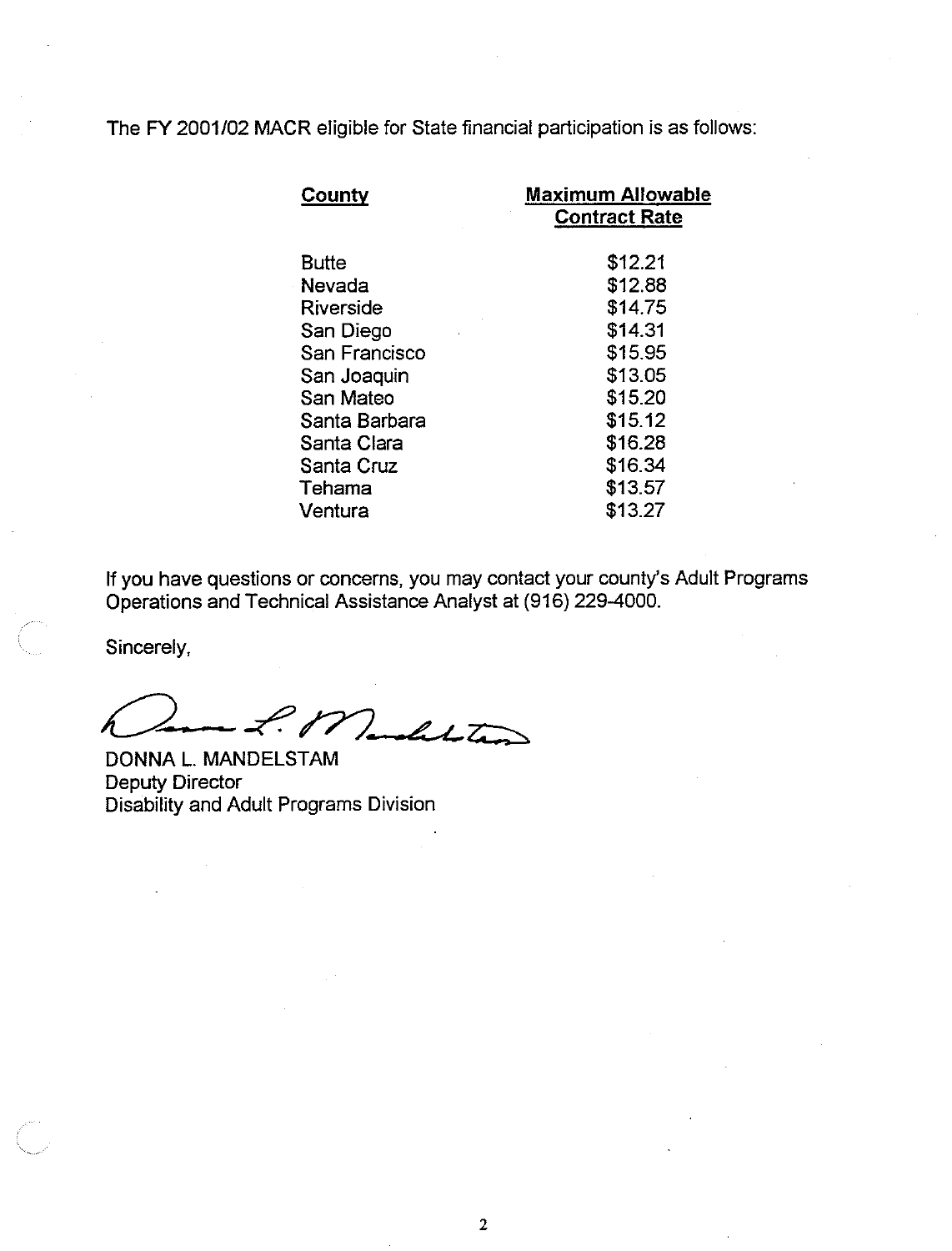| <b>COUNTY</b>        | <b>CONTRACTOR</b>       |                | <b>CONTRACT</b> |                           | <b>HOURLY</b>     |                           | ADMIN.          |                           | <b>MACR</b> |
|----------------------|-------------------------|----------------|-----------------|---------------------------|-------------------|---------------------------|-----------------|---------------------------|-------------|
|                      |                         |                | <b>RATE</b>     |                           | WAGE <sup>*</sup> |                           | <b>OVERHEAD</b> |                           |             |
|                      |                         |                |                 |                           |                   | $\mathbb S$               | 4.48            | $\sqrt{3}$                | 12.21       |
| <b>BUTTE</b>         | AJG.                    | \$             | 11.59           | \$                        | 7.11              |                           |                 |                           |             |
| <b>NEVADA</b>        | <b>ADDUS</b>            | \$             | 12.23           | $\mathbb S$               | 6.34              | $\mathsf{\$}$             | 5.89            | $\mathfrak{L}$            | 12.88       |
| <b>RIVERSIDE</b>     | <b>ADDUS</b>            | $\mathfrak{P}$ | 13.87           | $\mathfrak{F}$            | 8.29              | $\mathsf S$               | 5.58            | $\mathfrak{S}$            | 14.75       |
|                      | <b>ASSISTED CARE</b>    | \$             | 13.88           | $\overline{\mathbf{S}}$   | 7.90              | $\overline{\mathbf{s}}$   | 5.98            | $\overline{\mathbf{S}}$   | 14.75       |
| <b>SAN DIEGO</b>     | <b>ADDUS</b>            | \$             | 14.31           | $\overline{\mathcal{L}}$  | 8.71              | $\mathsf S$               | 5.60            | $\mathbb{S}$              | 14.31       |
|                      |                         |                |                 |                           |                   |                           |                 |                           |             |
| <b>SAN FRANCISCO</b> | <b>ADDUS</b>            | \$             | 19.12           | \$                        | 10.11             | $\boldsymbol{\mathsf{S}}$ | 9.01            | $\mathfrak{s}$            | 15.95       |
|                      | <b>IHSS CONSORTIUM</b>  | \$             | 20.88           | $\overline{\mathfrak{s}}$ | 9.96              | $\overline{\mathfrak{s}}$ | 10.92           | \$                        | 15.95       |
| <b>SAN JOAQUIN</b>   | <b>ASSISTED CARE</b>    | \$             | 12.82           | \$                        | 6.88              | $\overline{\mathbf{S}}$   | 5.94            | \$                        | 13.05       |
| <b>SAN MATEO</b>     | AJG.                    | \$             | 14 43           | \$                        | 8.27              | \$                        | 6.16            | \$                        | 15.20       |
| <b>SANTA BARBARA</b> | <b>ADDUS</b>            | \$             | 13.10           | $\mathbb S$               | 6.87              | $\mathsf S$               | 6.23            | $\mathfrak{S}$            | 15.12       |
| <b>SANTA CLARA</b>   | <b>COUNCIL ON AGING</b> | \$             | 16.81           | $\mathbb S$               | 9.33              | $\mathbb{S}$              | 7.48            | \$                        | 16.28       |
|                      |                         |                |                 | $\overline{\mathbf{S}}$   | 8.06              | $\sqrt{3}$                | 6.79            | $\mathbb{S}$              | 16.34       |
| <b>SANTA CRUZ</b>    | <b>ADDUS</b>            | \$             | 14.85           |                           |                   |                           |                 | त्र                       |             |
| <b>TEHAMA</b>        | <b>ADDUS</b>            | \$             | 12.88           | \$                        | 6.98              | $\overline{\mathbf{S}}$   | 5.90            | $\boldsymbol{\mathsf{s}}$ | 13.57       |
| <b>VENTURA</b>       | AJG.                    | \$             | 12.28           | $\mathfrak{p}$            | $7.30$   \$       |                           | 4.98            | $\boldsymbol{\mathsf{s}}$ | 13.27       |
|                      |                         |                |                 |                           |                   |                           |                 |                           |             |

 $\mathcal{L}^{\mathcal{L}}(\mathcal{L}^{\mathcal{L}})$  and  $\mathcal{L}^{\mathcal{L}}(\mathcal{L}^{\mathcal{L}})$  and  $\mathcal{L}^{\mathcal{L}}(\mathcal{L}^{\mathcal{L}})$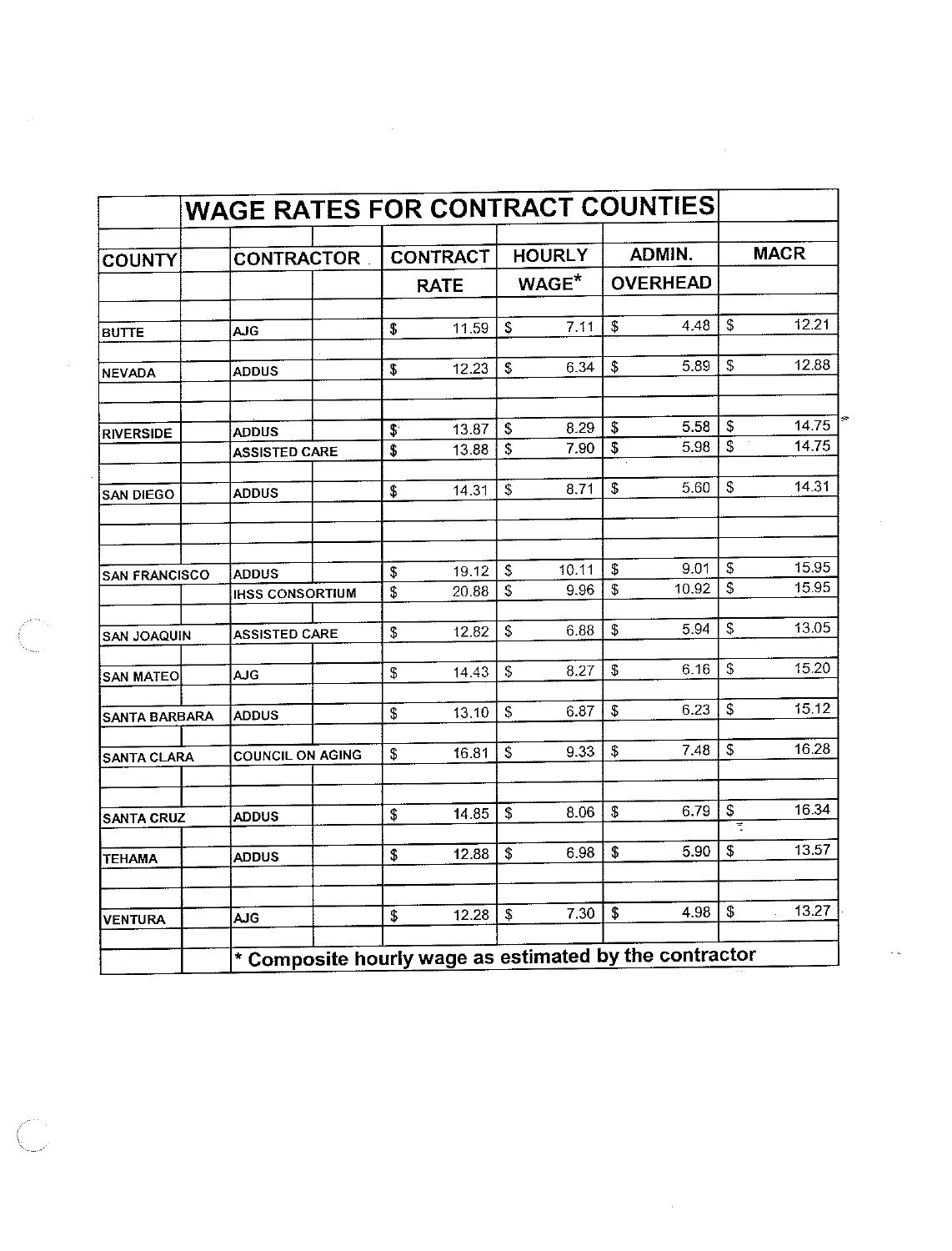# CONTRACT MODE COST SCENARIO February 7, 2002

EXAMPLE: 20 % of the IHSS caseload served by the Contract mode with an average of 26<sup>\*</sup> hours per case.

| <b>Estimated Total Annual Paid Cases</b>  | 8982              |
|-------------------------------------------|-------------------|
| <b>Estimated Total Annual Paid Hours</b>  | 233524            |
| Contract Rate(98% of MACR <sup>**</sup> ) | $$13.72$ per hour |

ANNUAL PAID HOURS X CONTRACT RATE

\$3,203,949 233524 X \$13.72  $\hspace*{0.2em} = \hspace*{0.2em}$ 

EXAMPLE: 20% of the IHSS caseload served by the IP mode with an average of 26 hours per case.

| ANNUAL COST OF THE CONTRACT MODE<br>ANNUAL COST OF THE IP MODE | \$3,203,949<br>\$1,622.991 |
|----------------------------------------------------------------|----------------------------|
| 233524 X \$7.30                                                | \$1,622,991                |
| ANNUAL PAID HOURS X IP RATE                                    |                            |
| IP Rate(composite rate)                                        | $$7.30$ per hour           |
| <b>Estimated Total Annual Paid Hours</b>                       | 233524                     |
| <b>Estimated Total Annual Paid Cases</b>                       | 8982                       |

## **ANNUAL INCREASED COST UNDER THE CONTRACT MODE**

\$1,580,958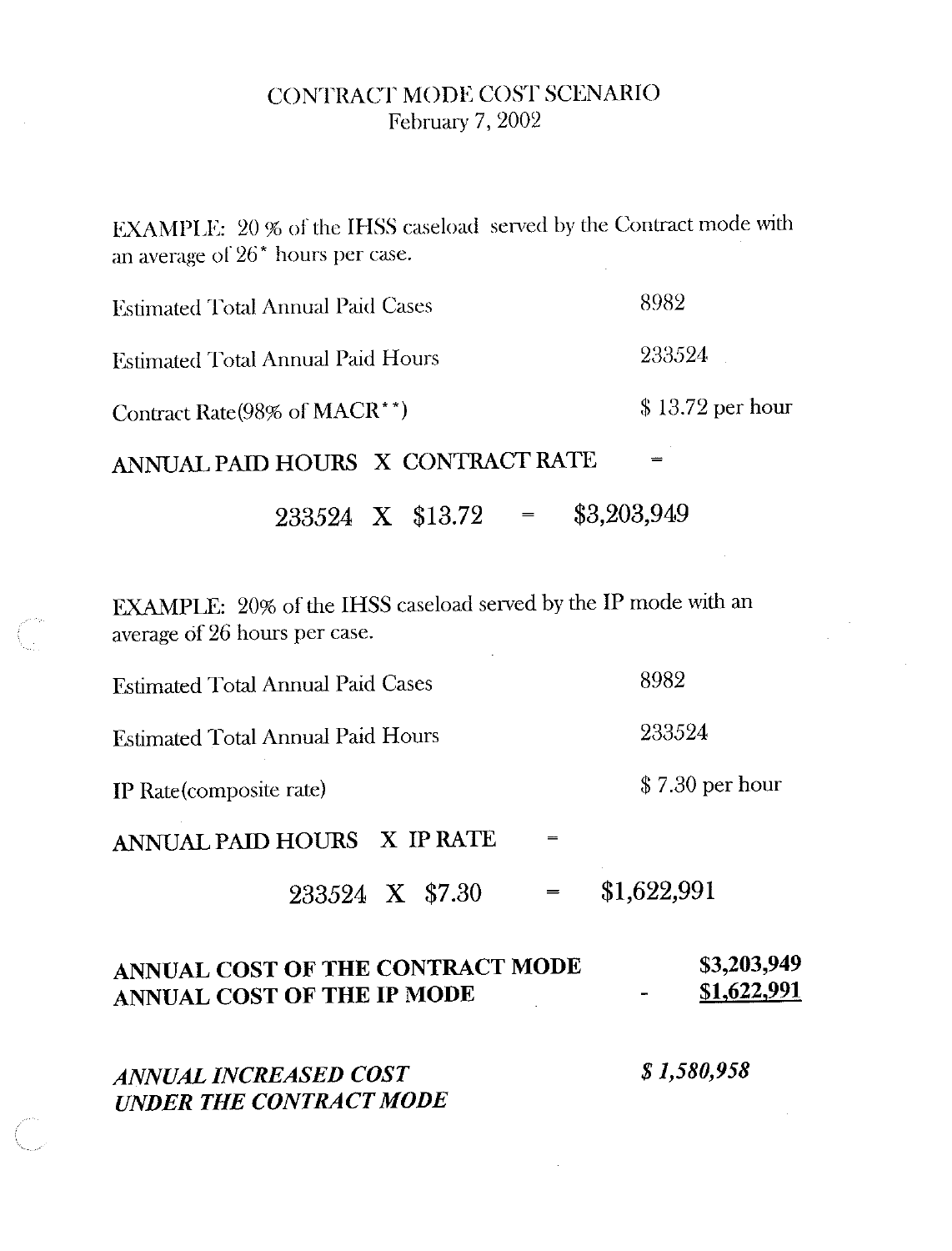The average hour per case of 26 hours is significantly less than  $\star$ Stanisalaus County's average per case of 77 hours. Historically Contract cases have had lower average hours.

 $\sim 10^7$ 

MACR is the Maximum Allowable Contract Rate allowed by the  $\star$   $\star$ California Department of Social Services. Stanislaus County's MACR is estimated to be between \$13.00 and \$14.00.

2 contract Tab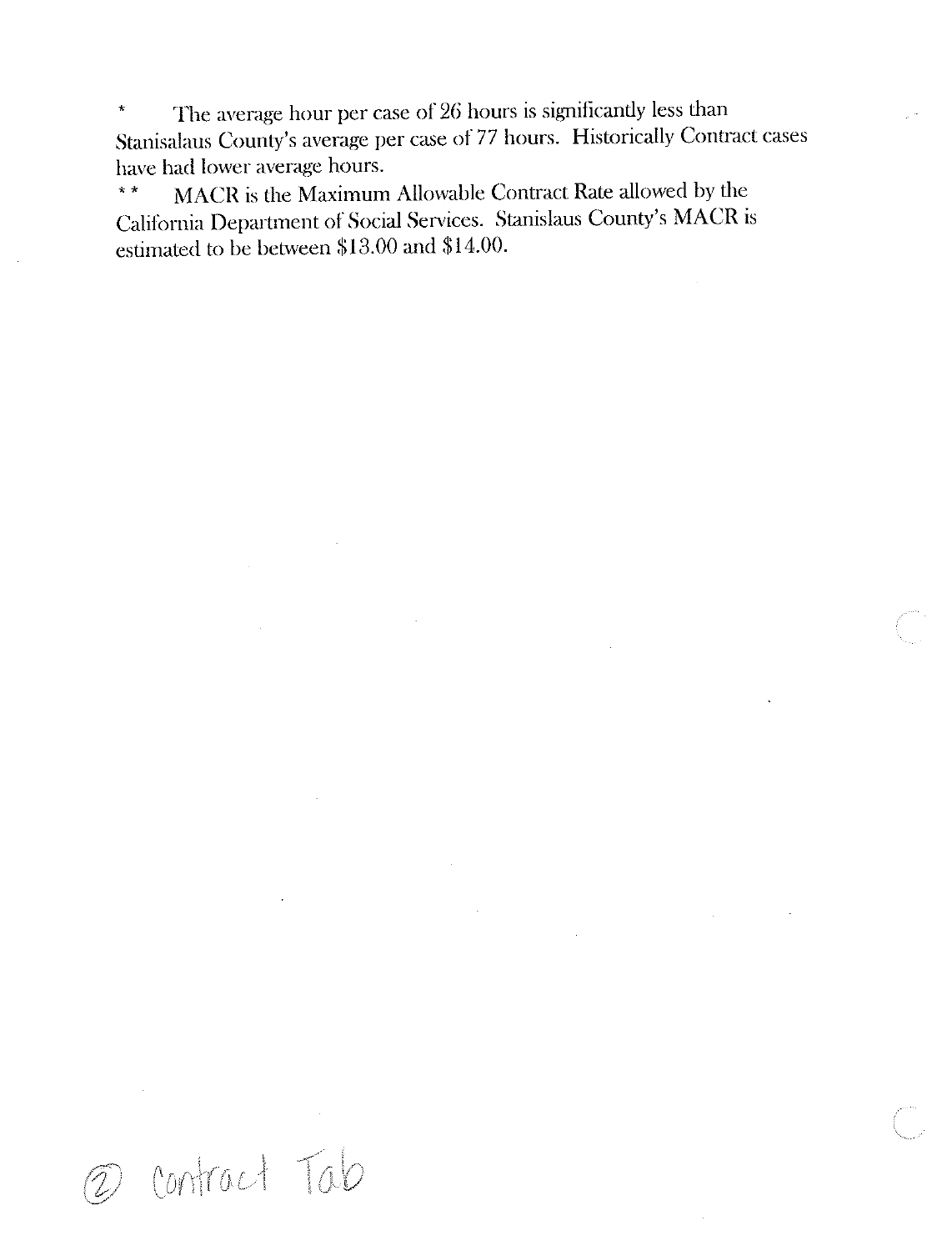IHSS CONTRACTING COST BENEFIT ANALYSIS SUMMARY for preliminary review of implementing AB 1682 requirement to establish an employer of record for the purposes of<br>employeelemployer relations including collective bargaining w

| 281,678                           | 5,467,491               | 4822,380         | 645,110                                                                         | 6.077.267               | 4,166748        | 815'016'                                                                           | 929'908,526                          | 5,185.813                                           | Program County Cost (approx 20.14%<br>composite share)                                |
|-----------------------------------|-------------------------|------------------|---------------------------------------------------------------------------------|-------------------------|-----------------|------------------------------------------------------------------------------------|--------------------------------------|-----------------------------------------------------|---------------------------------------------------------------------------------------|
|                                   |                         |                  |                                                                                 |                         |                 |                                                                                    |                                      |                                                     | COUNTY COST ESTIMATE:                                                                 |
|                                   | \$7.73                  | 08.4\$           | 21372                                                                           | \$8.58                  | 22.32           | \$13.72                                                                            | 00'+1\$                              | \$7.33                                              | Estimated average hourly rate                                                         |
|                                   | 3,514,023               | 3280,499         | 233,524                                                                         | 3,518,979               | 2,827,389       | 065169                                                                             | 3,513,993                            | 3,513,993                                           | Estimated total annual paid hours                                                     |
|                                   | 769\$                   | 299\$            | 19357                                                                           | 099\$                   | <b>8563</b>     | 9901\$                                                                             | $\frac{910^{11}3}{20}$               | <b>C99\$</b>                                        | Estimated average cost per case                                                       |
|                                   | 45,701                  | 36,719           | 286'8                                                                           | 45,701                  | 817.98          | 2869                                                                               | 45,701                               | 45,701                                              | Estimated total annual paid cases                                                     |
| 1,400,331                         | 27,147,818              | 23,943,871       | 3,203,947                                                                       | 10,176,279              | 20,687,666      | 9,488,613                                                                          | 195,85,897                           | 25,747,487                                          | <b>DTAL</b>                                                                           |
|                                   | 23,943,871<br>3,203,947 | 23,943,871       | 3,203,947                                                                       | 20,687,666<br>9,488,613 | 20,687,666      | 9,488,613                                                                          | 49,195,897                           | 25,747,487                                          | <b>PROGRAM</b><br><b>IHSS Contracted Provider</b><br>IHSS Program Individual Provider |
| <b>Scenario 2</b>                 | Lotal                   | per case         | avg hrs per case                                                                | <b>Lata</b>             | case            | avg hrs per case                                                                   |                                      |                                                     |                                                                                       |
| projection to                     |                         | 1 @ 89.3 avg hrs |                                                                                 |                         | @77 Avg hrs per | mode) 20% @ 77                                                                     | Serivces (Contract<br>Mode 100%)     | Mode costs<br>budgeted <sup>1</sup>                 | <b>PROGRAM TOTAL COSTS</b>                                                            |
| \$ chg current<br><b>Spending</b> |                         | P Mode 80%       | Contract(s) for the<br>dilvery of IHSS<br>Services (Contract<br>prode) 20% @ 26 |                         | IP Mode 80%     | Services (Contract<br>Contract(s) for the<br>delivery of IHSS                      | delivery of IHSS<br>Contract for the | HSS 100% iP                                         |                                                                                       |
|                                   |                         |                  |                                                                                 |                         |                 |                                                                                    |                                      |                                                     |                                                                                       |
|                                   |                         |                  | Scenario 2 - Contract 26 avg hours per case & IP<br>89.3 avg hours per case:    | <b>Douts</b> per        |                 | IHSS 100% contract Scenario 1 - Contract & IP modes same avg<br>case (77 avg hrs): | Comparison only<br>mode              | <b>2891 87</b><br>Operations (pre-<br>requirements) |                                                                                       |
|                                   |                         |                  |                                                                                 |                         |                 |                                                                                    |                                      | Current                                             |                                                                                       |

\*Based on FY 01/02 Midyear projections (6 mo actuals + 6 mo est wi 4,1% caseload growth last 6 mo).

02/08/2002

PREPARED BY: Doreen Of

G:tExcel\_files/Doreen/HSS/jHSS\_cost benefit analysis 02\_02.xisjCont sum

 $\overline{\phantom{a}}$ 

 $\ddot{\phantom{a}}$ 

l,

 $\ddot{\phantom{0}}$ 

l.

ł,

 $\ddot{\phantom{0}}$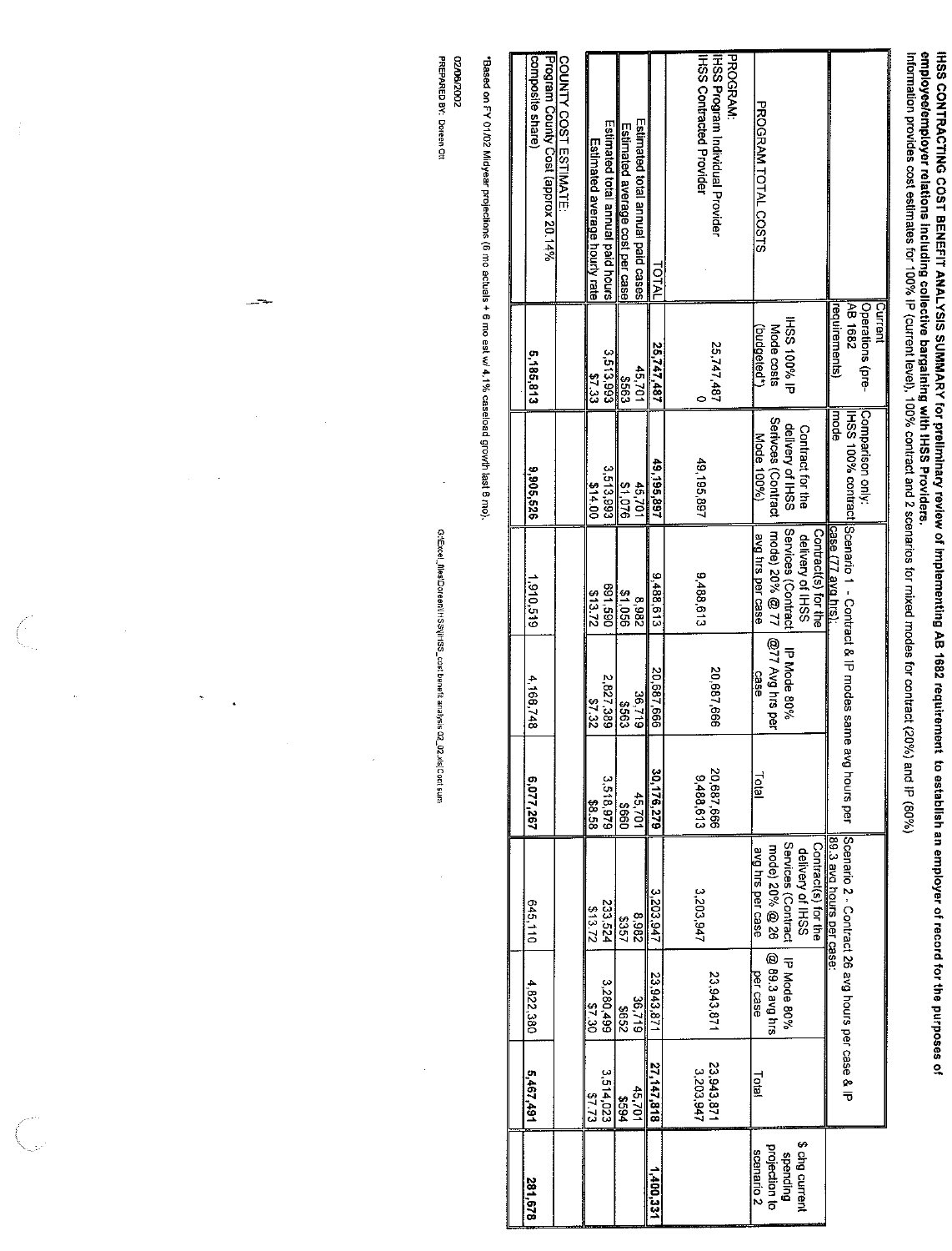| CURRENT OPERATIONS - 100% IP Mode (6 mo actuals and 6 mo 4.1% caseload<br><u>qrowth. 3% non-public authority rate (includes min wage increase of \$.50 eff 1/02</u> |                   |                                           | IHSS 100% IP Mode - Cost Benefit Analysis (using FY 01/02 Midyear estimates as base)                                                     |                |                           |                       |                      |                        |                                                                   |                             |                                        |                                                                                                                                                                                                   |
|---------------------------------------------------------------------------------------------------------------------------------------------------------------------|-------------------|-------------------------------------------|------------------------------------------------------------------------------------------------------------------------------------------|----------------|---------------------------|-----------------------|----------------------|------------------------|-------------------------------------------------------------------|-----------------------------|----------------------------------------|---------------------------------------------------------------------------------------------------------------------------------------------------------------------------------------------------|
|                                                                                                                                                                     |                   | <b>HALLOCATION</b><br>E <u>NLLOCATION</u> |                                                                                                                                          |                |                           |                       |                      |                        |                                                                   |                             |                                        |                                                                                                                                                                                                   |
|                                                                                                                                                                     |                   | <b>BUDGET ESTIMATE</b>                    |                                                                                                                                          |                |                           | 25,747,487            |                      |                        |                                                                   |                             | na antar<br>Amarran<br>maan.<br>aaraan | ana<br>ments.<br>aaaa<br>mmm<br>innen                                                                                                                                                             |
|                                                                                                                                                                     | AUTH              |                                           | HOUR<br><b>HER</b>                                                                                                                       |                |                           |                       |                      | ٠,                     |                                                                   | $\ddot{\circ}$              | $\sim$                                 |                                                                                                                                                                                                   |
| <b>WONTHAR</b>                                                                                                                                                      | <b>CASES</b>      | <b>CASES</b><br><b>DAID</b>               | <b>RATE</b>                                                                                                                              | 82.63%<br>PCSP | <b>NON-PCSP</b><br>17.37% | TOTAL<br>Olvd         | AVG COST<br>PER CASE | AVG COST)<br>CHANGE    | HRS PAID<br>TOTAL                                                 | AVG HOURS<br>PER CASE       | (AVG HRS)<br>CHANGE                    | GRAND<br><b>TOTAL</b>                                                                                                                                                                             |
| ia-o1                                                                                                                                                               | 3,851             | <b>629 S</b>                              | 16.9\$                                                                                                                                   | 1,617,865      | 327,074                   | 944,939               | 969                  |                        |                                                                   | 영                           |                                        | $\frac{1,944,939}{$                                                                                                                                                                               |
| $40-01$                                                                                                                                                             | 3,900             | 3,831                                     | \$6.91                                                                                                                                   | 1,669,729      | 351,910                   | 2021,639              | 528                  | 1.54%                  |                                                                   | l R                         | $96251 -$                              | 2,021,639                                                                                                                                                                                         |
| Sep-01                                                                                                                                                              | 3.973             | 3,711                                     | \$6.91                                                                                                                                   | 1,629.26       | 337.897                   | 1967, 164             | 38                   | 0.45%                  | $\frac{\frac{281,344,9}{282,352,6}}{\frac{284,129,0}{857,826,5}}$ | $\overline{a}$              | 0.33%                                  | 1,967.164                                                                                                                                                                                         |
|                                                                                                                                                                     |                   |                                           | ica<br>Inn                                                                                                                               |                |                           |                       |                      | <b>Fill</b>            |                                                                   |                             | रास<br>संस                             |                                                                                                                                                                                                   |
| <b>OTR TOTAL</b>                                                                                                                                                    | 11,724            | 11.171                                    |                                                                                                                                          | 4,916.861      | 1016,881                  | 5,933,742             |                      |                        |                                                                   | $\frac{\mu}{2}$             |                                        | $\frac{5.55237742}{5.9337742}$                                                                                                                                                                    |
| Dd-01                                                                                                                                                               | 4.047             | 3,901                                     | \$6.91                                                                                                                                   | 1,728,730      | 376.242                   | $\frac{2,104,972}{2}$ | $\frac{1}{5}$        | 7,671                  |                                                                   | N                           |                                        |                                                                                                                                                                                                   |
| Nov 01                                                                                                                                                              | 4,055             | 388.5                                     | \$6.91                                                                                                                                   | 1,687,791      | 350,406                   | 2,038,198             | 524                  | -2.80%                 | 300,605.5<br>294,480.7                                            | a                           | $\frac{1.68h}{h}$<br>89.05%            | 2,038,198<br>2,104.972                                                                                                                                                                            |
| Dec-01                                                                                                                                                              | 1901              | 3776                                      | 16'9\$                                                                                                                                   | 1,659,810      | 356,836                   | 2,016,645             | Þĉ9                  | 1.82%                  |                                                                   | $\mathfrak{r}$              | 2.27%                                  | 2,016.645                                                                                                                                                                                         |
| ESSES                                                                                                                                                               | n<br>Ini<br>ESSEN |                                           | erre<br>Prim                                                                                                                             |                |                           |                       | aa<br>mi<br>aa       | er.<br>Err<br>$0.00\%$ | Free                                                              |                             |                                        |                                                                                                                                                                                                   |
| <b>QTR TOTAL</b>                                                                                                                                                    | 12,169            | 11,563                                    |                                                                                                                                          | 5,076.331      | 1,083,484                 | 6,159,815             | និង                  |                        | 387,72<br>ដ                                                       | 11                          | 0.00%                                  | 6,159.815                                                                                                                                                                                         |
| Jan-02                                                                                                                                                              | 4,081             | 3,795                                     | 37.46                                                                                                                                    | 1,801,382      | 378,676                   | 2,180,058             | 574                  | 7.56%                  | 292,232.9                                                         |                             | $-0.64\%$                              | 2,180.058                                                                                                                                                                                         |
| Feb-02                                                                                                                                                              | 560't             | 3,808                                     | 37.46                                                                                                                                    | 1,807 536      | 379.970                   | 2,187,506             | 574                  | <b>A.00°N</b>          | 293,231.4                                                         | $\frac{11}{7}$              | 0.00%                                  | 2,187,506                                                                                                                                                                                         |
| Mar-02                                                                                                                                                              | 4,109             | 128.2                                     | \$7.46                                                                                                                                   | 1,813712       | 381,268                   | 2,194,980             | 574                  | %00°0                  | 294,233.3                                                         | 4                           | %00 0                                  | 2,194,980                                                                                                                                                                                         |
| illi<br>Initi<br>Initi                                                                                                                                              | m                 | ntt<br>ritt<br>ritt<br>ritt               |                                                                                                                                          |                |                           |                       | ran<br>1921<br>1922  |                        | E                                                                 | and and                     |                                        | nin<br>1991<br>1991 1992<br>1992 1993                                                                                                                                                             |
| <b>OTR TOTAL</b>                                                                                                                                                    | 12,285            | 11,425                                    |                                                                                                                                          | 5,422,630      | 1,139,914                 | 6,562,544             | 574                  | 7.83%                  | 879,613<br>ő                                                      | $\mathbf{z}$                | 0.29%                                  | 6,562,544                                                                                                                                                                                         |
| $\frac{\Delta p \cdot 02}{\Delta p}$                                                                                                                                | $\frac{4.123}{2}$ | 3.834                                     | $\frac{3}{10}$                                                                                                                           | 1.819,909      | 382.571                   | 2,202,480             | 5/4                  | %00°0                  | 295,238<br>¦o.                                                    | $\mathcal{I}$               | 9,00%                                  | 2,202,480                                                                                                                                                                                         |
| May-02                                                                                                                                                              | 4,137             | 3.847                                     | 34.46                                                                                                                                    | 1,826,127      | 383.878                   | 2,210,005             | 574                  | 0.00%                  | 296,247.3                                                         | $\vert$ 2                   | 0.00%                                  | 2,210,005                                                                                                                                                                                         |
| Jun-02                                                                                                                                                              | 4,151             | 198'E                                     | 34.46                                                                                                                                    | 1,832,366      | 385,189                   | 2,217,556             | 574                  | 9,00%                  |                                                                   | 4                           | 0.00%                                  | 2,217 556                                                                                                                                                                                         |
| QTR TOTAL                                                                                                                                                           | 12,411            | 11,542                                    |                                                                                                                                          | 5,478.402      | 1,151,638                 | 6,630,040             | 574                  | 0.00%                  | 297,259.5<br> <br> 888,745<br> 888,745                            | nen<br>Fra<br>$\frac{1}{2}$ | 0.00%                                  | 6,630,040                                                                                                                                                                                         |
| <b>TOTALS</b>                                                                                                                                                       | 48,588            | 45,701                                    |                                                                                                                                          | 20,894.224     | 4,391.917                 | 25,286,141            | ۰                    |                        | 3.513,993                                                         |                             |                                        |                                                                                                                                                                                                   |
| <b>WORKERS COMPICNIPS</b>                                                                                                                                           |                   |                                           |                                                                                                                                          | 372,076        | 89,270                    | 461,346               |                      |                        |                                                                   |                             |                                        | 25,286,141<br>461,346                                                                                                                                                                             |
| <b>GRAND TOTALS</b>                                                                                                                                                 |                   |                                           |                                                                                                                                          | 21,266,300     | 4,481,187                 | 25,747,487            |                      |                        |                                                                   | m                           |                                        |                                                                                                                                                                                                   |
|                                                                                                                                                                     |                   |                                           |                                                                                                                                          |                |                           |                       |                      |                        |                                                                   |                             |                                        | 25,747,487                                                                                                                                                                                        |
| <b>COUNTY SHARE ESTIMATES</b>                                                                                                                                       |                   |                                           |                                                                                                                                          | 3,617,398      | 1,568.415                 | 5,185,813             |                      |                        |                                                                   |                             | nin.<br>Tan<br>an<br>1933<br>1933      | 5,185,813                                                                                                                                                                                         |
| CO COMPOSITE RATE (PCSP                                                                                                                                             |                   | eff 10/01)                                |                                                                                                                                          | 17.01%         | 35.00%                    | 20.1410%              |                      |                        |                                                                   |                             |                                        |                                                                                                                                                                                                   |
|                                                                                                                                                                     |                   |                                           |                                                                                                                                          |                |                           |                       |                      |                        |                                                                   |                             |                                        |                                                                                                                                                                                                   |
| (1) From July thru Dec of 2001, use actual per State Monthly Statistics Summary (C-Sum) for AuthiPaid Cases, PCSP/Non-PCSP amounts                                  |                   |                                           | From Jan thru Jun, 2002 use 4.1% anticipated caseload growth rate, 93% Paid Cases, 83% PCSP, 17% Non-PCSP                                |                |                           |                       |                      |                        |                                                                   | and Hours                   |                                        |                                                                                                                                                                                                   |
| FY 01/02)                                                                                                                                                           |                   |                                           | \$7.46 in second 6 months include \$6.25 + \$.50 min wage increase X3% non-public authority provider rate X.072981 (Employer FICA rate). |                |                           |                       |                      |                        |                                                                   |                             |                                        | (2) \$6.91 in first 6 months include \$5.75 + \$.50 minimum wage increase X 3% non-public authority provider rate increase both effective Jan.1, 2001 X . 072981 (Adj Employer FICA rate used for |
| (3) Estimate of 77 hours per case used from Jan thru Jun, 2002                                                                                                      |                   |                                           |                                                                                                                                          |                |                           |                       |                      |                        |                                                                   |                             |                                        |                                                                                                                                                                                                   |
| (4) Paid cases is 93% of Authorized cases based on actual average percent of Authorized cases for FY 00/01.                                                         |                   |                                           |                                                                                                                                          |                |                           |                       |                      |                        |                                                                   |                             |                                        |                                                                                                                                                                                                   |
|                                                                                                                                                                     |                   |                                           |                                                                                                                                          |                |                           |                       |                      |                        |                                                                   |                             |                                        |                                                                                                                                                                                                   |

06-Feb-02

G:\Excel\_files\Dorean\HSS\(HSS\_cost benefit analysis 02\_02.xls|Contract 800 cases-26hr (4b)

PREPARED BY: Donen Ott

 $\frac{1}{2}$ 

 $\ddot{\phantom{0}}$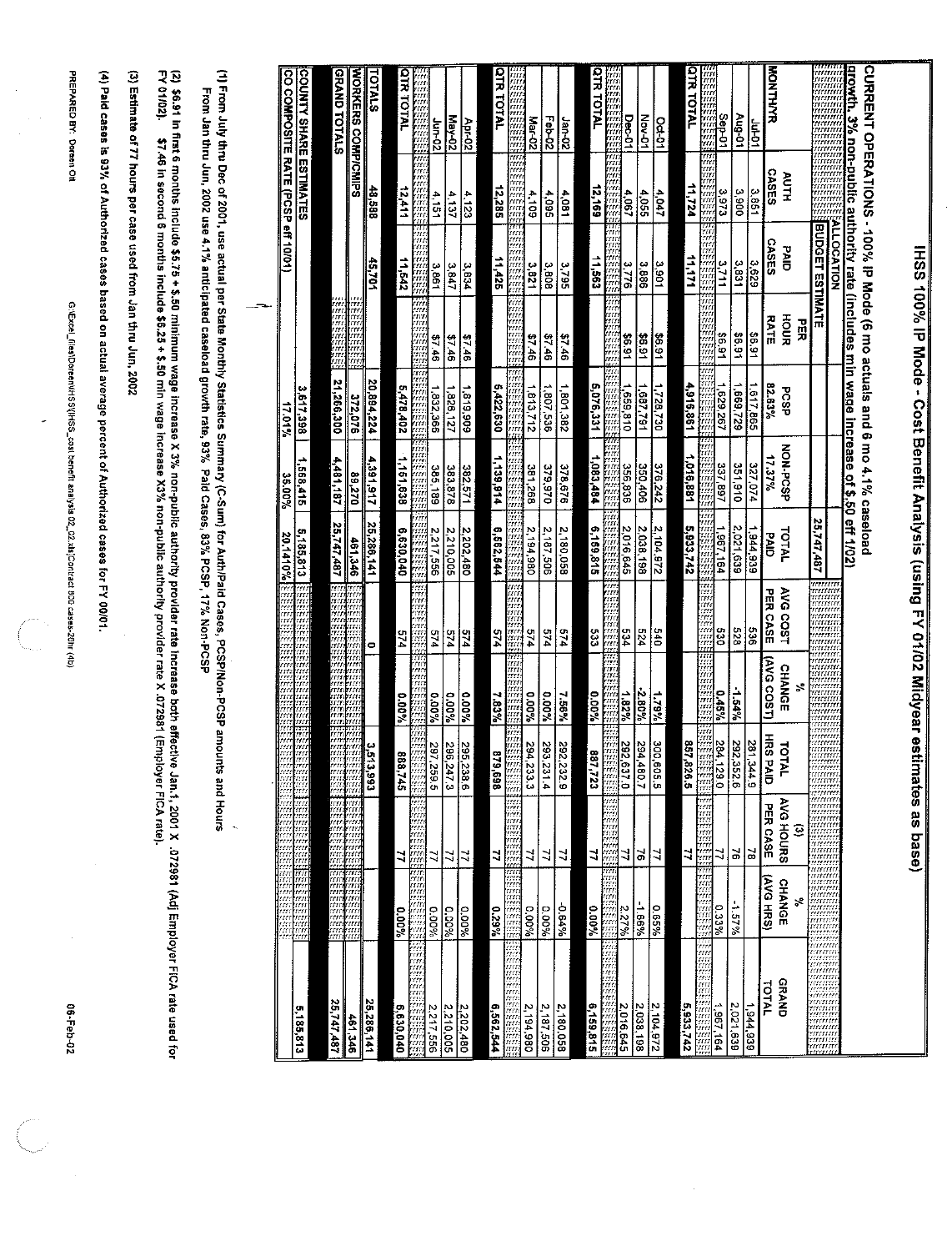| 9,905,526                                           |                                                 |                                                                                            |                                           |                                |                              | 30.1349%               | 36.00%          | 17.01%      |                                                      |                                                   |                                     | CO COMPOSITE RATE (PCSP eff 10/01)                                                                                                                           |
|-----------------------------------------------------|-------------------------------------------------|--------------------------------------------------------------------------------------------|-------------------------------------------|--------------------------------|------------------------------|------------------------|-----------------|-------------|------------------------------------------------------|---------------------------------------------------|-------------------------------------|--------------------------------------------------------------------------------------------------------------------------------------------------------------|
|                                                     |                                                 | er e<br>m                                                                                  |                                           |                                |                              | 9,905.526              | 2,990,865       | 6,914.662   |                                                      |                                                   |                                     | <b>COUNTY SHARE ESTIMATES</b>                                                                                                                                |
| 49,195,897                                          |                                                 |                                                                                            |                                           |                                |                              | 49,195,897             | 8,545,327       | 40,650,570  | rri<br>'rri                                          |                                                   |                                     | <b>GRAND TOTALS</b>                                                                                                                                          |
| $\bullet$                                           | Tiin<br>Tirri                                   | rm r                                                                                       |                                           |                                |                              | $\bullet$              |                 |             |                                                      |                                                   |                                     | <b>WORKERS COMP/CMIPS</b>                                                                                                                                    |
| 49,195,897                                          |                                                 |                                                                                            | $\frac{3.5}{13}$<br>$ \mathbf{\ddot{s}} $ |                                | 0                            | 49,195,897             | 8,545,327       | 40,650,570  |                                                      | $\frac{45,701}{1}$                                | 48,588                              | <b>TOTALS</b>                                                                                                                                                |
| 12,442,435                                          | 0.00%                                           | 4                                                                                          | $\frac{88}{3}$<br>37.48                   | %00'0                          | $\frac{1}{3}$                | 12,442,435             | 2,161,261       | 10,281,184  |                                                      | 11,542                                            | 12,411                              | <b>QTR TOTAL</b>                                                                                                                                             |
|                                                     |                                                 | na<br>m<br>itti<br>itti<br>t                                                               | iii                                       |                                | rrri<br>rrsi<br>rrsi<br>rrsi |                        |                 |             | י היו זיין<br>זיין זיין<br>זיין זיין<br>זיין<br>זיין |                                                   | inn<br>Ma                           |                                                                                                                                                              |
| 4, 161, 633                                         | <b>0.00%</b>                                    | 7                                                                                          | 297 25<br>3.9.5                           | %00'0                          | 1,078                        | 4,161,633              | 722 876         | 3,438.757   | 214.00                                               | 3.861                                             | 4,151                               | <b>20-unr</b>                                                                                                                                                |
| 4,147,462                                           | 0.00%                                           |                                                                                            | 2962<br>47.3                              | <b>0.00%</b>                   | 870.1                        | 4,147,462              | 720.414         | 3,427,048   | \$14.00                                              | 3,847                                             | 4,137                               | May-02                                                                                                                                                       |
| 4,133,340                                           | 0.00%                                           | $\frac{11}{2}$                                                                             | 295.2<br>38.6                             | 0.00%                          | 1.078                        | 4, 133, 340            | 717.981         | 3,415,379   | 214.00                                               | 3,834                                             | 4,123                               | Apr-02                                                                                                                                                       |
|                                                     |                                                 |                                                                                            |                                           |                                |                              |                        |                 |             |                                                      |                                                   |                                     |                                                                                                                                                              |
| 12,315,766                                          | 0.29%                                           | 11                                                                                         | 879,698                                   | 7,000                          | 870,1                        | 12,315,766             | 2,139,249       | 10,176,518  |                                                      | 11,425                                            | 12,285                              | <b>QTR TOTAL</b>                                                                                                                                             |
| nn<br>hin<br>hin<br>hin<br>hin<br>hin<br>hin<br>hin |                                                 | ימוז<br>אמו אומו<br>אמו אינו אומו<br>אמו אומו                                              |                                           | tiri<br>trr<br>ren<br>mn<br>mn |                              |                        |                 |             |                                                      | inai<br>1991<br>1991<br>1991                      | nn<br>Mi<br>m<br>nn<br>1991<br>1991 | need<br>Aree<br>Aree<br>Aree                                                                                                                                 |
| $\frac{4.119}{266}$                                 | 0.00%                                           | ₹                                                                                          | 294,22<br>33.3                            | 0.00%                          | 3201                         | 4,119,266              | 715,516         | 3,403,749   | 00771\$                                              | 128.2                                             | $\frac{1}{2}$                       | Mar-02                                                                                                                                                       |
| 4,105,240                                           | 9600                                            | $\overline{z}$                                                                             | 293.23<br>$rac{31.4}{ }$                  | 7,00°                          | $\frac{1}{9}$                | 4,105,240              | 713,080         | 3,392.159   | \$14.00                                              | 3.808                                             | \$,095                              | Feb-02                                                                                                                                                       |
| 4,091,261                                           | -0.64%                                          | $\mathcal{I}$                                                                              | 292.23<br> ಜ<br>                          | $-0.64\%$                      | 8201                         | 4,091,261              | 710,652         | 3,380,609   | \$14.00                                              | 3 795                                             | 4,0P1                               | Jan-02                                                                                                                                                       |
|                                                     |                                                 |                                                                                            |                                           |                                |                              |                        |                 |             |                                                      |                                                   |                                     |                                                                                                                                                              |
| 12,428,125                                          | 0.00%                                           | 11                                                                                         | 887,723                                   | 0.00%                          | 1075                         | 12,428,126             | 2,158,765       | 10,269,360  |                                                      | 11.563                                            | 12,169                              | <b>QTR TOTAL</b>                                                                                                                                             |
| 4,096,918                                           | 2.27%                                           |                                                                                            | 292,637.0                                 | 2.27%                          | \$80.1                       | 4,096,918              | 711,635         | 3,385,283   | ne.<br>\$14,00                                       | 3776<br>rrr<br>ffr<br>ffr                         | rrr.<br>4,067                       | Dec-01<br>nn<br>1111<br>nı.                                                                                                                                  |
| 4,122,730                                           | %99'1-                                          | 식일                                                                                         | 294,480.7                                 | -1.66%                         | 1,80,1                       | 4, 122, 730            | 716,118         | 3,406,612   | 00'4'8                                               | 3,886                                             | 4,055                               | <b>Nov-01</b>                                                                                                                                                |
| 4,208,477                                           | 0.65%                                           | 7                                                                                          | 300,605.5                                 | $9,65\%$                       | 6201                         | 4,208,477              | 731,012         | 3,477,465   | $rac{14.00}{5}$                                      | 106'E                                             | 4.047                               | <b>Oct-01</b>                                                                                                                                                |
|                                                     |                                                 |                                                                                            |                                           |                                |                              |                        |                 |             |                                                      |                                                   |                                     |                                                                                                                                                              |
| 2,009,571                                           |                                                 | E.<br>$\vert$                                                                              | 8°928'198<br>Référéncie                   | i<br>Eliopolita<br>Eliopolita  |                              | 12,009,571             | 2,086,062       | 9,923,509   |                                                      | $\frac{11,171}{11}$                               | 11,724                              | <b>QTR TOTAL</b>                                                                                                                                             |
| 3,977,806                                           | 0.33%                                           |                                                                                            | 開講院                                       | 0.33%                          |                              |                        | 590,945         | 3,286,861   | F                                                    | <b>ESSER</b>                                      | m                                   |                                                                                                                                                              |
| $\frac{4.092, 936}{$                                | -1.57%                                          | 긔명                                                                                         | 284,129.0<br>292.352.6                    | 1.57%                          | 2201<br>1,088                | 3,977,806<br>4,092,936 | 710,943         | 3,381,993   | 00713<br>00145                                       | 3.711<br>3831                                     | 3.900<br>3973                       | Sep-01<br>$10-8nV$                                                                                                                                           |
| 3938,829                                            |                                                 | ್ನ                                                                                         | 281,344.9                                 |                                | <b>1,086</b>                 | 3,938,829              | 684,175         | 3,254,654   | 214.00                                               | 3.529                                             | 3851                                | 19-17                                                                                                                                                        |
| TOTAL                                               | (AVG HRS)                                       | PER CASE                                                                                   | <b>HRSPAID</b>                            | <b>(AVG COST)</b>              | <b>PER CASE</b>              |                        |                 |             |                                                      |                                                   |                                     |                                                                                                                                                              |
| GRAND                                               | CHANGE                                          | AVG HOURS                                                                                  | TOTAL                                     | CHANGE                         | AVG COST                     | TOTAL<br>a<br>G        | 17.37%          | 82.63%      | <b>RATE</b>                                          | <b>GASES</b>                                      | CASES                               | <b>RONTHAR</b>                                                                                                                                               |
|                                                     | ৯ঁ                                              | $\tilde{\boldsymbol{\omega}}$                                                              |                                           | ×,                             |                              |                        | <b>NON-PCSP</b> | <b>PCSP</b> | HOUR<br>PER                                          | a<br>ND                                           | AUTH                                |                                                                                                                                                              |
| aarraa<br>www.<br>anann<br>anann                    | mmm<br>nan an<br>Tanàna<br>inana<br>mana<br>man | mmn<br>atricrit.                                                                           |                                           |                                | aranga<br>ining<br>mm        | 49,195,897             |                 |             |                                                      | <b>BUDGET ESTIMATE</b>                            |                                     |                                                                                                                                                              |
|                                                     |                                                 |                                                                                            |                                           |                                | rm<br>m                      |                        |                 |             |                                                      | <b>MANUOLANDISE</b><br>MANUOLANDIN<br>MANUOLANDIN |                                     |                                                                                                                                                              |
|                                                     |                                                 |                                                                                            |                                           |                                |                              |                        |                 |             |                                                      |                                                   |                                     | \$14.00 MACR (Please note: Not possible to have 100% contract mode)<br>Comparison scenario for Option 4 only - Contract Mode - Using midyear caseload est at |
|                                                     |                                                 |                                                                                            |                                           |                                |                              |                        |                 |             |                                                      |                                                   |                                     |                                                                                                                                                              |
|                                                     |                                                 | IHSS 100% Contract Mode - Cost Benefit Analysis (using FY 01/02 Midyear estimates as base) |                                           |                                |                              |                        |                 |             |                                                      |                                                   |                                     |                                                                                                                                                              |
|                                                     |                                                 |                                                                                            |                                           |                                |                              |                        |                 |             |                                                      |                                                   |                                     |                                                                                                                                                              |

06-Feb-02

 $\left(\begin{matrix} 1 & 1 \\ 1 & 1 \end{matrix}\right)$ 

 $\binom{m}{k}$ 

02/06/2002<br>РЯЕРАRЕD ВҮ: Doreen Otl

G:\Excel\_files\Doreen\HSS\(IHSS\_cost benefit analysis 02\_02.xls)Contract 800 cases-26hr (4b)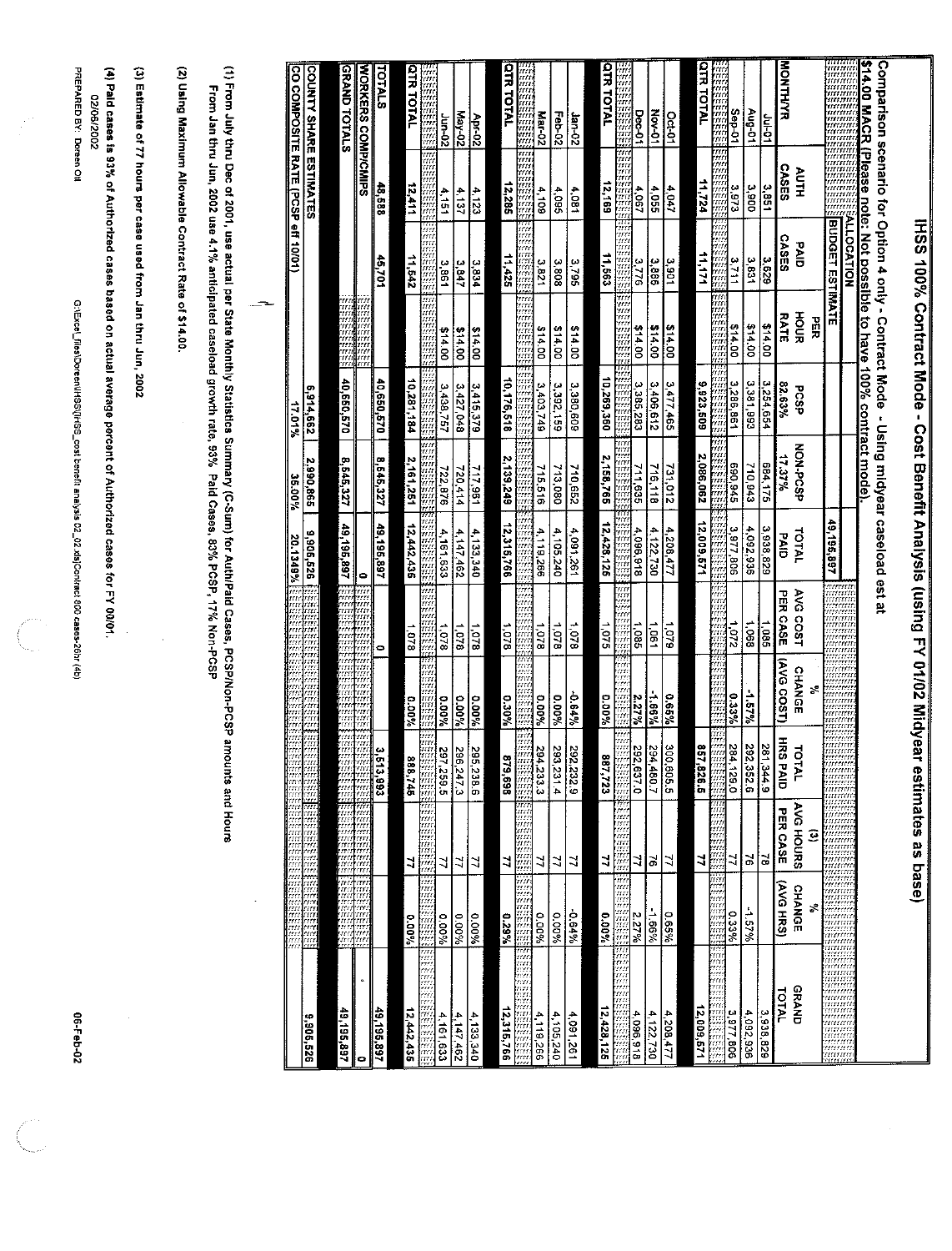|                                                                                                                                                                                                                                                                 |                                 |                    |                     |                                    |                           | IHSS 20% - Contract Mode (800 cases) - Cost Benefit Analysis (using FY 01/02 Midy | USED 77 AVG HOURS PER CASE                                      |                                 |                                           | /ear estimates as base)                 |                                                                                   |                                                                                                                                                                                                                                              |
|-----------------------------------------------------------------------------------------------------------------------------------------------------------------------------------------------------------------------------------------------------------------|---------------------------------|--------------------|---------------------|------------------------------------|---------------------------|-----------------------------------------------------------------------------------|-----------------------------------------------------------------|---------------------------------|-------------------------------------------|-----------------------------------------|-----------------------------------------------------------------------------------|----------------------------------------------------------------------------------------------------------------------------------------------------------------------------------------------------------------------------------------------|
| Scenario 1 for Option 4 - Contract Mode (800 cases first 6 mo +midyear 4.1 case load growth<br>last 6 months). 98% of MACR rate of \$14.00 at 77 avg hours per case                                                                                             |                                 |                    |                     |                                    |                           |                                                                                   |                                                                 |                                 |                                           |                                         |                                                                                   |                                                                                                                                                                                                                                              |
|                                                                                                                                                                                                                                                                 |                                 | <b>ALLOCATION</b>  |                     |                                    |                           |                                                                                   |                                                                 |                                 |                                           |                                         |                                                                                   |                                                                                                                                                                                                                                              |
|                                                                                                                                                                                                                                                                 |                                 | BUDGET ESTIMATE    |                     |                                    |                           | 9,488,613                                                                         | ennin<br>enning<br>mmmm<br>mmm<br>arrerera<br>errerera<br>meren | nmm<br>arraren<br>mmm.<br>nnn.  | rrerrre<br>nija<br>min<br>retrrett        | muntu.<br>enara<br>emarar<br>emarar     | rances<br>cantes<br>cantes<br>cantes<br>cantes<br>cantes<br>aana<br>ania<br>anton | rennen<br>mmm<br>aaraan<br>$\begin{array}{c} \textit{constant} \\ \textit{constant} \\ \textit{invariant} \\ \textit{invariant} \\ \textit{invariant} \\ \textit{invariant} \end{array}$<br>minini<br>minini<br><b>kritister</b><br>Kennenni |
|                                                                                                                                                                                                                                                                 |                                 |                    | 品                   |                                    |                           |                                                                                   |                                                                 | వి                              |                                           | $\ddot{e}$                              | s,                                                                                |                                                                                                                                                                                                                                              |
| MONTHYR                                                                                                                                                                                                                                                         | CASES<br><b>ATH</b>             | CASES<br>DAID      | HOUR<br><b>RATE</b> | 82.63%<br>PCSP                     | <b>NON-PCSP</b><br>17.37% | <b>TOTAL</b><br><b>PAID</b>                                                       | AVG COST<br>PER CASE                                            | (AVG COST)<br>CHANGE            | <b>HRSP</b><br>TOTAL<br>름                 | AVG HOURS<br><b>PER CASE</b>            | (AVG HRS)<br>CHANGE                                                               | <b>GRAND</b><br><b>TOTAL</b>                                                                                                                                                                                                                 |
| $\frac{10-10}{10}$                                                                                                                                                                                                                                              | 18                              | 744                | \$13.72             |                                    | 136.527                   | 785,991                                                                           |                                                                 |                                 | 57,288.0                                  | 4                                       |                                                                                   | 785,991                                                                                                                                                                                                                                      |
| $\frac{10-5i}{10}$                                                                                                                                                                                                                                              | 800                             | 144                | \$13.72             | 649,465                            | 136.527                   | 785,991                                                                           | 1,056                                                           | 9/200.6                         | 57,28<br>0.88                             | $\frac{1}{2}$                           | $rac{1}{25000}$                                                                   | 185.991                                                                                                                                                                                                                                      |
| Sep-01                                                                                                                                                                                                                                                          | $\frac{8}{3}$                   | $\frac{1}{2}$      | 213.72              | 649,465                            | 136.527                   | 166'98.                                                                           | 9901                                                            | <b>1,00°</b>                    | 57,288.0                                  | ٦,                                      | $0.00\%$                                                                          | 185,991                                                                                                                                                                                                                                      |
| rm                                                                                                                                                                                                                                                              |                                 |                    |                     |                                    |                           |                                                                                   |                                                                 |                                 |                                           | en<br>En 1                              |                                                                                   |                                                                                                                                                                                                                                              |
| <b>QTR TOTAL</b>                                                                                                                                                                                                                                                | s,400                           | 2,232              |                     | 1,948,394                          | 409,580                   | 2,357,974                                                                         |                                                                 |                                 | 171,884.0<br> -<br> -                     | $\overline{11}$                         |                                                                                   | 2,357,974                                                                                                                                                                                                                                    |
| Oct-01                                                                                                                                                                                                                                                          | 800                             | 144                | \$13.72             | 649,465                            | 136,527                   | 785,991                                                                           | 950'                                                            | 0.00%                           | 57,288.0                                  |                                         | 0.00%                                                                             | 785,991                                                                                                                                                                                                                                      |
| Nov-01                                                                                                                                                                                                                                                          | $\overline{500}$                | 744                | \$13.72             | 649,465                            | 136,527                   | 785,991                                                                           | 1,056                                                           | 9%00'0                          | 57,288.0                                  | 기년                                      | 0.00%                                                                             | 785.991                                                                                                                                                                                                                                      |
| Dec-01                                                                                                                                                                                                                                                          | 800                             | 744                | \$13.72             | 649,465                            | 136,527                   | 785,991                                                                           | 9501                                                            | 0.00%                           | 57,288.0                                  | 7                                       | 0.00%                                                                             | 785.991                                                                                                                                                                                                                                      |
| ini<br>1111                                                                                                                                                                                                                                                     | ini<br>Lin<br>źŕ,<br>en<br>1991 | erer<br>Efter      |                     | rrrr<br>enn<br>111                 |                           |                                                                                   | min<br>Mil<br>Mil<br>Mil                                        | יונוז<br>זינוז<br>זינוי<br>rrs) | nee<br>See<br>inn.<br>1975                | ini<br>stri<br>stri<br>ana.<br>Pres     | krrs<br>na<br>aa<br>aa                                                            | rrr<br>rrr                                                                                                                                                                                                                                   |
| <b>TR TOTAL</b>                                                                                                                                                                                                                                                 | 2,400                           | 2,232              |                     | 1,948.394                          | 409.580                   | 2,357,974                                                                         | 990'L                                                           | 0.00%                           | $\overline{111}$<br>864                   | 4                                       | 0.00%                                                                             | 2,357,974                                                                                                                                                                                                                                    |
| Jan-02                                                                                                                                                                                                                                                          | 803                             | 247                | \$13.72             | 551,684                            | 136,993                   | 788,677                                                                           | 390;                                                            | $\frac{9}{6000}$                | 57,483.7                                  | ב                                       | $0.00\%$                                                                          | 788.677                                                                                                                                                                                                                                      |
| Feb-02                                                                                                                                                                                                                                                          | SO <sub>S</sub>                 | $\overline{3}$     | \$13.72             | 016'09                             | 137,461                   | 791,371                                                                           | 9501                                                            | %00'0                           | 57,680.1                                  | z                                       | 9,00.0                                                                            | 791,371                                                                                                                                                                                                                                      |
| Mar-02                                                                                                                                                                                                                                                          | 8cg                             | 237                | \$13.72             | 656,144                            | 137,931                   | 794,0.75                                                                          | 990'L                                                           | $0.00\%$                        | 3.75<br>$\frac{77}{2}$                    | ₹                                       | 9600'0                                                                            | 794,075                                                                                                                                                                                                                                      |
| <b>QTR TOTAL</b><br>ini<br>Imir<br>Imir<br>ini<br>Imi                                                                                                                                                                                                           | 2,416<br>rrrr<br>rrrr           | 2,247              | nan<br>Kan          | ,961,738<br>n<br>m<br>rm<br>m<br>m | 412,385                   | 2,374,124<br>reer<br>Etter                                                        | $rac{1}{350}$                                                   | film<br>Sidney<br>0.00%         | 473<br>rser<br>Fre<br>541<br>eiri<br>Fran | 4                                       | 0.00%                                                                             | 2,374,124                                                                                                                                                                                                                                    |
|                                                                                                                                                                                                                                                                 |                                 |                    |                     |                                    |                           |                                                                                   |                                                                 |                                 |                                           |                                         |                                                                                   |                                                                                                                                                                                                                                              |
| Apr-02                                                                                                                                                                                                                                                          | 118                             | 754                | \$13.72             | 658,386                            | 138,402                   | 796,788                                                                           | 1,056                                                           | 9.00%                           | 58,075.0                                  | $\mathbf{7}$                            | 0.00%                                                                             | 796,788                                                                                                                                                                                                                                      |
| May-02                                                                                                                                                                                                                                                          | 614                             | 151                | \$13.72             | 60.636                             | 138.875                   | 799,511                                                                           | 1,0.56                                                          | $\frac{1}{2000}$                | 58,2734                                   | $\frac{1}{2}$<br>7                      | 0.00%                                                                             | 799,511                                                                                                                                                                                                                                      |
| <b>Jun-02</b>                                                                                                                                                                                                                                                   | Γń<br>212<br>iin<br>111         | ESSEN<br><b>GS</b> | 21372               | 662,893                            | 139,350<br><b>RESERVE</b> | 242,242                                                                           | 1.056<br><b>ESSER</b>                                           | ESSE<br>%00°0                   | 58,4725<br>E                              | 13333333333                             | 3333333333<br>0.00%                                                               | 302,242                                                                                                                                                                                                                                      |
| <b>QTR TOTAL</b>                                                                                                                                                                                                                                                | 2,441                           | 2,270              |                     | 1,981,915                          | 416,627                   | 2,398,542                                                                         | 950'l                                                           | 0.00%                           | 77<br>128'                                | 4                                       | 0.00%                                                                             | ELLEREN.<br>2,398,542                                                                                                                                                                                                                        |
| <b>TOTALS</b>                                                                                                                                                                                                                                                   | 8'99'5                          | $\frac{88}{185}$   |                     | 7,840,441                          | $\frac{1,648,172}{1}$     | $\frac{9,488,613}{2}$                                                             | 0                                                               |                                 | င္ဗ                                       |                                         |                                                                                   | 9.488, 613                                                                                                                                                                                                                                   |
| <b>WORKERS COMP/CMIPS</b>                                                                                                                                                                                                                                       |                                 |                    |                     |                                    |                           | 0                                                                                 |                                                                 |                                 |                                           |                                         |                                                                                   | Ξ                                                                                                                                                                                                                                            |
| <b>GRAND TOTALS</b>                                                                                                                                                                                                                                             |                                 |                    |                     | 7,840,441                          | 1,648,172                 | 9,488,613                                                                         | urrer                                                           |                                 |                                           | na antara<br>1999: Anton<br>1999: Anton | art.<br>Art<br><b>Free</b>                                                        | 9,488,613                                                                                                                                                                                                                                    |
|                                                                                                                                                                                                                                                                 |                                 |                    |                     |                                    |                           |                                                                                   |                                                                 |                                 |                                           |                                         |                                                                                   |                                                                                                                                                                                                                                              |
| <b>COUNTY SHARE ESTIMATES</b>                                                                                                                                                                                                                                   |                                 |                    |                     | 1,333,659                          | 576,860                   | 1,910,519                                                                         |                                                                 |                                 | fres.                                     |                                         | rrrr                                                                              | 1,910,519                                                                                                                                                                                                                                    |
| CO COMPOSITE RATE (PCSP eff 10/01)                                                                                                                                                                                                                              |                                 |                    |                     | $17.01\%$                          | 35.00%                    | 20.1349%                                                                          |                                                                 |                                 |                                           |                                         |                                                                                   |                                                                                                                                                                                                                                              |
| Paid cases: 93% of authorized<br>Total authorized cases estimated for this scenario - IP $(80\%) + \text{co}(\text{tanh}(\textbf{20}^{\prime\prime})) = 48,589$<br>Use 800 cases with average of 77 hours per rifonth at 98% of high end of our MACR of \$14.00 |                                 |                    |                     |                                    |                           |                                                                                   |                                                                 |                                 |                                           |                                         |                                                                                   |                                                                                                                                                                                                                                              |
| No estimate for Workers Comp/CMIPS - billed through contract                                                                                                                                                                                                    |                                 |                    |                     |                                    |                           |                                                                                   |                                                                 |                                 |                                           |                                         |                                                                                   |                                                                                                                                                                                                                                              |
|                                                                                                                                                                                                                                                                 |                                 |                    |                     |                                    |                           |                                                                                   |                                                                 |                                 |                                           |                                         |                                                                                   |                                                                                                                                                                                                                                              |

02/05/2002<br>PREPARED BY: Doresn Ott

G:\Excel\_files\Doreen\IHSS\_cost benefit analysis 02\_02.xls)Contract 800 cases-26tr (4b)

 $\overline{\mathbb{Q}}$ 

06-Feb-02

 $\frac{1}{2}$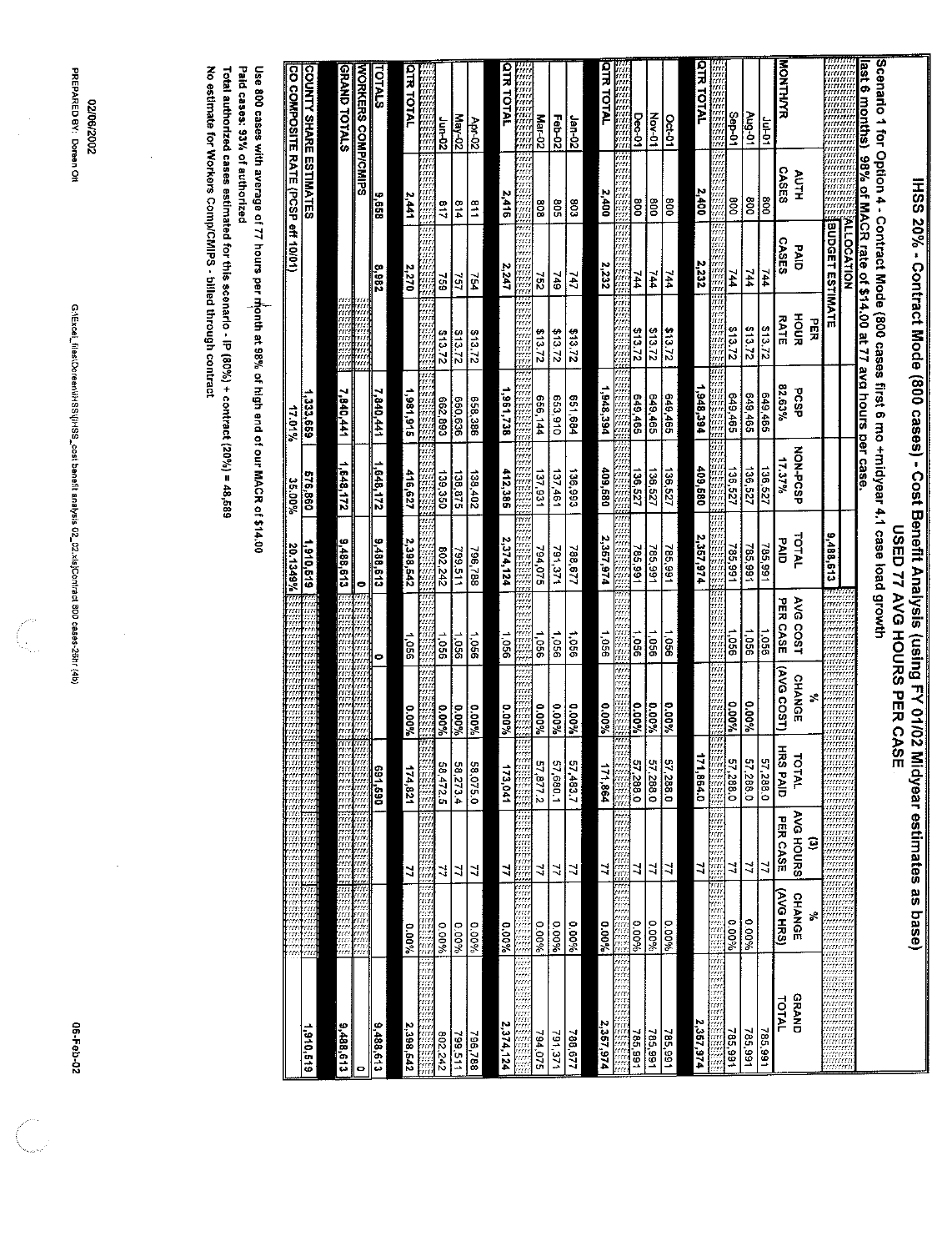|                                                                                                                                                                                         |                   |                                   |                     |                       | IHSS 80% IP Mode - Cost Benefit Analysis (using FY 01/02 Midyear esti |               |                      | USED 77 AVG HOURS PER CAS  | ш                                        | mates as base)                                                                                                                                                                                                                                                                                                                                                                                                                                                     |                   |                                                                                                                                     |
|-----------------------------------------------------------------------------------------------------------------------------------------------------------------------------------------|-------------------|-----------------------------------|---------------------|-----------------------|-----------------------------------------------------------------------|---------------|----------------------|----------------------------|------------------------------------------|--------------------------------------------------------------------------------------------------------------------------------------------------------------------------------------------------------------------------------------------------------------------------------------------------------------------------------------------------------------------------------------------------------------------------------------------------------------------|-------------------|-------------------------------------------------------------------------------------------------------------------------------------|
| Scenario 1 for Option 4 - IP Mode (less 800 cases) and a cuals and 6 mo a 4.1% caseload growth, 3% chario in publi<br>wage increase of \$.50 err 1/02- using 77 hours avg cost per case |                   |                                   |                     |                       |                                                                       |               |                      |                            |                                          | c authority rate (includes min                                                                                                                                                                                                                                                                                                                                                                                                                                     |                   |                                                                                                                                     |
|                                                                                                                                                                                         |                   | <b>MALOCATION</b><br>Espluogation |                     |                       |                                                                       |               |                      |                            |                                          |                                                                                                                                                                                                                                                                                                                                                                                                                                                                    |                   |                                                                                                                                     |
|                                                                                                                                                                                         |                   | <b>BUDGET ESTIMATE</b>            |                     |                       |                                                                       | 20,687,666    |                      |                            |                                          | $\begin{array}{l} \mathit{return} \mathit{if} \mathit{if} \mathit{if} \mathit{if} \mathit{if} \mathit{if} \mathit{if} \mathit{if} \mathit{if} \mathit{if} \mathit{if} \mathit{if} \mathit{if} \mathit{if} \mathit{if} \mathit{if} \mathit{if} \mathit{if} \mathit{if} \mathit{if} \mathit{if} \mathit{if} \mathit{if} \mathit{if} \mathit{if} \mathit{if} \mathit{if} \mathit{if} \mathit{if} \mathit{if} \mathit{if} \mathit{if} \mathit{if} \mathit{if} \mathit$ | rennen<br>iinnaa  | rrerr<br>- PERSONAL<br>- PERSONAL<br>- PERSONAL<br>- PERSONAL<br>- PERSONAL<br>- PERSONAL<br>- PERSONAL<br>www.<br>aana<br>ittititi |
|                                                                                                                                                                                         |                   |                                   | 굕                   |                       |                                                                       |               |                      | $\mathbf{x}$               |                                          | $\widehat{\boldsymbol{\omega}}$                                                                                                                                                                                                                                                                                                                                                                                                                                    | $\mathbf{r}$      |                                                                                                                                     |
| MONTHATR                                                                                                                                                                                | CASES<br>AUTH     | <b>CASES</b><br>u AlD             | HOUR<br><b>RATE</b> | 82.63%<br><b>PCSP</b> | NON-PCSP<br>17.37%                                                    | TOTAL<br>DAID | AVG COST<br>PER CASE | NVG COST)<br><b>CHANGE</b> | <b>HRSPAID</b><br>TOTAL                  | AVG HOURS<br>PER CASE                                                                                                                                                                                                                                                                                                                                                                                                                                              | AVGHRS)<br>CHANGE | <b>GRAND</b><br><b>TAL</b>                                                                                                          |
| <b>Jul-01</b>                                                                                                                                                                           | 3.051             | 2,885                             | \$6.91              | 1,268,389             | 266,633                                                               | 1,535.022     | ZES <sub></sub>      |                            | 22,145.0                                 | 71                                                                                                                                                                                                                                                                                                                                                                                                                                                                 |                   | 1.535,022                                                                                                                           |
| $10 - 61$                                                                                                                                                                               | 2,100             | 3,087                             | 16.9\$              | 1357,198              | 285,302                                                               | 1,642.500     | 232                  | %00°                       | 237,699.0                                | 11                                                                                                                                                                                                                                                                                                                                                                                                                                                                 | 9600.0            | 1 642,500                                                                                                                           |
| Sep-01                                                                                                                                                                                  | $\frac{2}{3}$ 1/3 | 2,967                             | 16.9\$              | 304,440               | 274,212                                                               | 1,578.652     | 283                  | %00°0                      | 228.459.0                                | ₹                                                                                                                                                                                                                                                                                                                                                                                                                                                                  | 0.00%             | 578,652                                                                                                                             |
|                                                                                                                                                                                         |                   |                                   |                     |                       |                                                                       |               |                      |                            |                                          |                                                                                                                                                                                                                                                                                                                                                                                                                                                                    |                   |                                                                                                                                     |
| <b>QTR TOTAL</b>                                                                                                                                                                        | 9.324             | 8,939                             |                     | 3,930,026             | 826,147                                                               | 4,756 174     |                      |                            | 88,303.0                                 | 77                                                                                                                                                                                                                                                                                                                                                                                                                                                                 |                   | 4,756,174                                                                                                                           |
| Dd-01                                                                                                                                                                                   | 3.247             | $312-$                            | \$6.91              | 1.387,973             | 241,772                                                               | 1.879,745     | $rac{53}{5}$         | 9,00%                      | $\frac{43,089.0}{2}$                     | N                                                                                                                                                                                                                                                                                                                                                                                                                                                                  | 0.00%             | 1.679,745                                                                                                                           |
| Nov-01                                                                                                                                                                                  | 3,255             | $\frac{3}{142}$                   | \$6.91              | 381,379               | 290,385                                                               | 1,671,764     | 283                  | 0.00%                      | 0'7G L7                                  | 77                                                                                                                                                                                                                                                                                                                                                                                                                                                                 | 0.00%             | 127.784                                                                                                                             |
| <b>Dec-01</b>                                                                                                                                                                           | 3.267             | 3032                              | 16.9\$              | 333,017               | 280,219                                                               | 1,613,236     | 289                  | %00°N                      | 33,464.0                                 | ₹                                                                                                                                                                                                                                                                                                                                                                                                                                                                  | %00°0             | 613,236                                                                                                                             |
|                                                                                                                                                                                         |                   |                                   |                     |                       |                                                                       |               |                      |                            |                                          | mi                                                                                                                                                                                                                                                                                                                                                                                                                                                                 |                   |                                                                                                                                     |
| <b>QTR TOTAL</b>                                                                                                                                                                        | 6926              | 9,331                             |                     | 4,102,369             | 862,376                                                               | 4,964,745     | SSC.                 | 7,00°C                     | 718,487                                  | Z,                                                                                                                                                                                                                                                                                                                                                                                                                                                                 | 0.00%             | 4,964,745                                                                                                                           |
| $\frac{1}{20}$                                                                                                                                                                          | 3,278             | 3.049                             | \$7.46              | 1,446,969             | 304,173                                                               | 1,751,142     | 574                  | 7.96%                      | 24,737.6                                 | 4                                                                                                                                                                                                                                                                                                                                                                                                                                                                  | 96000             | 1,751,142                                                                                                                           |
| Feb-02                                                                                                                                                                                  | <b>OBZ'S</b>      | 3,060                             | \$7.46              | 452,266               | 305,287                                                               | 1,757,553     | 274                  | $0.00\%$                   | 235,596.9                                | $\overline{z}$                                                                                                                                                                                                                                                                                                                                                                                                                                                     | 0.00%             | 757,553                                                                                                                             |
| Mar-02                                                                                                                                                                                  | 3.301             | 3070                              | \$7.46              | 1,457,122             | 306,308                                                               | 1,763,429     | 574                  | %00°0                      | 26,384.6                                 | 4                                                                                                                                                                                                                                                                                                                                                                                                                                                                  | 9600'0            | 763,429                                                                                                                             |
|                                                                                                                                                                                         |                   |                                   |                     |                       |                                                                       |               |                      |                            | $\mathfrak{f}^n_{\mathcal{G}^n}$         | yere<br>Yere<br>Yere                                                                                                                                                                                                                                                                                                                                                                                                                                               |                   | rm                                                                                                                                  |
| <b>QTR TOTAL</b>                                                                                                                                                                        | 698'6             | 8.178                             |                     | 4,356,356             | 815,768                                                               | 5,272,124     | 9/3                  | 7967                       | 706,719                                  | $\mathbf{z}$                                                                                                                                                                                                                                                                                                                                                                                                                                                       | 0.00%             | 5,272,124                                                                                                                           |
| $Apr-02$                                                                                                                                                                                | 3.312             | 3080                              | \$7.46              | 161,977               | 307,328                                                               | 1,769,306     | 125                  | <b>00%</b>                 | 237,172.3                                | ₹                                                                                                                                                                                                                                                                                                                                                                                                                                                                  | 9,00%             | 1,769,306                                                                                                                           |
| May-02                                                                                                                                                                                  | 3.323             | 060°C                             | 37.46               | 466,833               | 308,349                                                               | 775,182       | 2.14                 | %000                       | 237,960.0                                | 7                                                                                                                                                                                                                                                                                                                                                                                                                                                                  | 96000             | .775, 182                                                                                                                           |
| 들<br>13년                                                                                                                                                                                | 3,334             | 3.101                             | $3 + 10$            | 1,471.688             | 309,370                                                               | 781,058       | 574                  | %00°0                      | 238,747.7                                | ₹                                                                                                                                                                                                                                                                                                                                                                                                                                                                  | %00'0             | 1,781,058                                                                                                                           |
|                                                                                                                                                                                         | mi<br>mi<br>mi    |                                   |                     |                       |                                                                       |               | erre<br>Fra          |                            |                                          |                                                                                                                                                                                                                                                                                                                                                                                                                                                                    | ini<br>Ini        | m<br>ree<br>Int<br>Int                                                                                                              |
| <b>QTR TOTAL</b>                                                                                                                                                                        | 696'6             | 9.271                             |                     | 4,400,498             | 925,047                                                               | 5,325,545     | 2/4                  | 0.00%                      | 713,880                                  | 4                                                                                                                                                                                                                                                                                                                                                                                                                                                                  | 0.00%             | 5,325,545                                                                                                                           |
| <b>TOTALS</b>                                                                                                                                                                           | 38,931            | 36,719                            |                     | 16,789,250            | 3.529,339                                                             | 20,318,589    | ۰                    |                            | 2,827,389                                |                                                                                                                                                                                                                                                                                                                                                                                                                                                                    |                   | 20,318,589                                                                                                                          |
| <b>WORKERS COMP/CMIPS</b>                                                                                                                                                               |                   |                                   |                     | 297,660               | 71,416                                                                | 369,077       |                      |                            |                                          |                                                                                                                                                                                                                                                                                                                                                                                                                                                                    |                   | 369,077                                                                                                                             |
| GRAND TOTALS                                                                                                                                                                            |                   |                                   | m                   | 17,086,910            | 3.600,755                                                             | 20,687,666    |                      |                            | ימוד<br>האירויות<br>האירויות<br>האירויות | rm<br>rrrr                                                                                                                                                                                                                                                                                                                                                                                                                                                         | nn e              | 20,687,666                                                                                                                          |
| <b>COUNTY SHARE ESTIMATES</b>                                                                                                                                                           |                   |                                   |                     | 2,906,483             | 1,260,264                                                             | 4,166,748     | TM f                 |                            |                                          | $\ddagger$<br>đay<br>Prvi                                                                                                                                                                                                                                                                                                                                                                                                                                          | ni)<br>119        | 4,166,748                                                                                                                           |
| CO COMPOSITE RATE (PCSP eff 10/01)                                                                                                                                                      |                   |                                   |                     | 2.0071                | 35.00%                                                                | 20.1412%      |                      |                            | ennan<br>ennan                           |                                                                                                                                                                                                                                                                                                                                                                                                                                                                    |                   |                                                                                                                                     |
| Authorized cases : used FY 01/02 actuals - 800 cases to contract mode                                                                                                                   |                   |                                   |                     |                       |                                                                       |               |                      |                            |                                          |                                                                                                                                                                                                                                                                                                                                                                                                                                                                    |                   |                                                                                                                                     |
| Paid cases: Used IP actuals FY 01/02 less balance of cases paid in contract mode                                                                                                        |                   |                                   |                     |                       |                                                                       |               |                      |                            |                                          |                                                                                                                                                                                                                                                                                                                                                                                                                                                                    |                   |                                                                                                                                     |

ý,

Total authorized cases estimated for this scenario - IP (80%) + contract (20%) = 48,589<br>Estimated Workers Comp and CMIPS for IP at 80% of budget.

02/06/2002<br>PREPARED BY: Doresn Otl

G:\Excel\_files\Doreen\IHSS\INSS\_cost benefit analysis 02\_02.xisjContract 800 cases-26hr (4b)

 $\binom{2}{1}$ 

06-Feb-02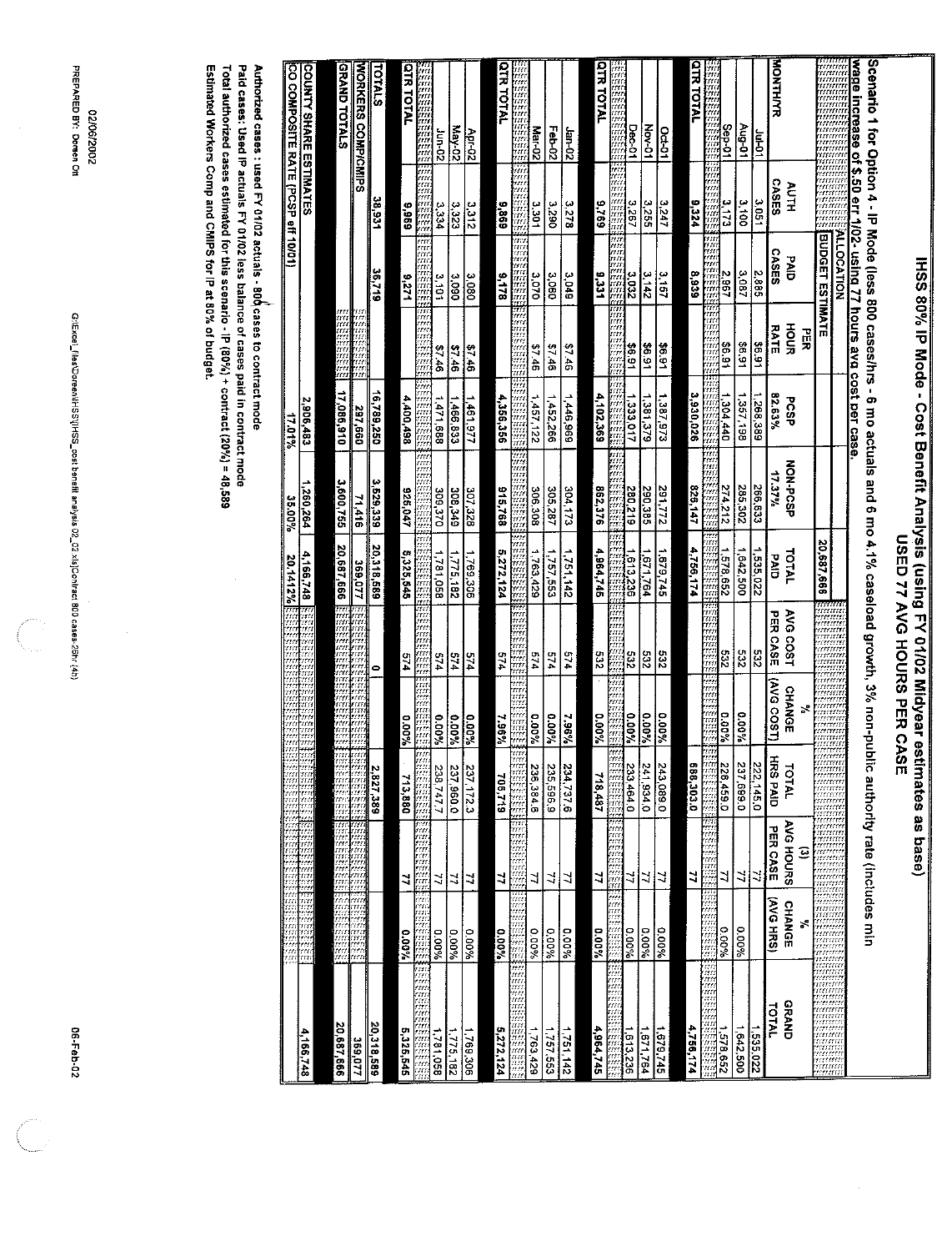| Scenario 2 for Option 4: - Contract Mode (800 cases first 6 mo +midyear 4.1 case load growth<br>last 6 months). 98% of MACR rate of \$14.00 at 26 avg hours per case |                          |                        |                            |                       |                           |                    |                             |                      |                             |                                               |                                                                                                                                                        |                                                                |
|----------------------------------------------------------------------------------------------------------------------------------------------------------------------|--------------------------|------------------------|----------------------------|-----------------------|---------------------------|--------------------|-----------------------------|----------------------|-----------------------------|-----------------------------------------------|--------------------------------------------------------------------------------------------------------------------------------------------------------|----------------------------------------------------------------|
|                                                                                                                                                                      |                          | <b>ALLOCATION</b>      |                            |                       |                           |                    | naa<br>naa<br>rrrer<br>TH.  | ,,,,,                |                             |                                               |                                                                                                                                                        |                                                                |
|                                                                                                                                                                      |                          | <b>BUDGET ESTIMATE</b> |                            |                       |                           | 3,203,947          | nom<br>Som<br>Som<br>Som    |                      |                             |                                               | FRIMME<br>FRIMMENT<br>FRIMMENT<br>FRIMMENT<br>FRIMMENT<br>FRIMMENT<br>FRIMMENT<br>FRIMMENT<br>FRIMMENT<br>FRIMMENT<br>FRIMMENT<br>FRIMMENT<br>FRIMMENT | ererrrr<br>enerin<br>taaraan<br>nama<br>annon                  |
|                                                                                                                                                                      |                          |                        | 品                          |                       |                           |                    |                             | ř,                   |                             | $\mathbf{G}$                                  | š                                                                                                                                                      |                                                                |
| <b>MONTHIYR</b>                                                                                                                                                      | <b>CASES</b><br>AUTH     | <b>CASES</b><br>DAID   | <b>HOUR</b><br><b>RATE</b> | 82.63%<br><b>PCSP</b> | <b>NON-PCSP</b><br>17.37% | TOTAL<br>PAID<br>O | AVG COST<br><b>PER CASE</b> | (AVG COST)<br>CHANGE | 末83<br>TOTAL<br><b>DAID</b> | AVG HOURS<br>PER CASE                         | (AVG HRS)<br><b>CHANGE</b>                                                                                                                             | <b>GRAND</b><br><b>TOTAL</b>                                   |
| $\frac{10}{10}$                                                                                                                                                      | g                        | $+ - 2$                | \$13.72                    | 219,300               | $\frac{46.100}{ }$        | 265,400            | $\frac{351}{2}$             |                      | 19,344.0                    | ప                                             |                                                                                                                                                        | 265,400                                                        |
| $\frac{10-6\pi}{5}$                                                                                                                                                  | g                        | 744                    | \$13.72                    | 219,300               | 60,100                    | 265,400            | 557                         | %00'0                | 19,344.0                    | 5                                             | 9,000                                                                                                                                                  | 265,400                                                        |
| Sep-01                                                                                                                                                               | g                        | 744                    | 21.28                      | 219,300               | de, 100                   | 265,400            | ğ                           | 9,000                | ø<br>344.0                  | 9                                             | 0.00%                                                                                                                                                  | 265,400                                                        |
| <b>BEESES</b>                                                                                                                                                        | m                        |                        | m                          |                       |                           |                    |                             |                      |                             | na<br>ma<br>rrrr<br>rrrr                      | na.<br>M<br>n.<br>erri<br>in 1993<br>See See See See<br>See See See See                                                                                |                                                                |
| <b>QTR TOTAL</b>                                                                                                                                                     | 2,400                    | 2,232                  |                            | 668.799               | 138.300                   | 796,199            |                             |                      | gg<br>0.220                 | S,                                            |                                                                                                                                                        | 796,199                                                        |
|                                                                                                                                                                      |                          |                        |                            |                       |                           |                    |                             |                      |                             |                                               |                                                                                                                                                        |                                                                |
| Oct-01                                                                                                                                                               | goo                      | 144                    | \$13.72                    | 219,300               | 46,100                    | 265,400            | 357                         | 0.00%                | $\frac{1}{9}$<br>344.0      | 92                                            | 0.00%                                                                                                                                                  | 265,400                                                        |
| <b>Nov-01</b>                                                                                                                                                        | ğ                        | 444                    | \$13.72                    | 219,300               | 46,100                    | 265,400            | 357                         | 0.00%                | 19,344.0                    | 95                                            | 0.00%                                                                                                                                                  | 265,400                                                        |
| <b>Dec-01</b>                                                                                                                                                        | ē                        | 744                    | \$13.72                    | 219,300               | 46,100                    | 265,400            | 357                         | 0.00%                | 19,344.0                    | S,                                            | 9600.0                                                                                                                                                 | 265,400                                                        |
| in 1999.<br>Particles                                                                                                                                                | reer<br>Ferr             |                        |                            |                       |                           |                    |                             |                      |                             | nan<br>Fran<br>inii<br>Mu                     | rico<br>Fritz<br>Fritz                                                                                                                                 | Ÿ.                                                             |
| <b>QTR TOTAL</b>                                                                                                                                                     | 2,400                    | 2222                   |                            | 662,899               | 138,300                   | 196,199            | 357                         | 0.00%                | 58,032                      | S,                                            | $0.00\%$                                                                                                                                               | 796,199                                                        |
| Jan-02                                                                                                                                                               | 803                      | $L + L$                | \$13.72                    | 220,049               | 46.257                    | 266,306            | 357                         | %00°0                | 19,410.1                    | 9                                             | 0.00%                                                                                                                                                  | 266,306                                                        |
| Feb-02                                                                                                                                                               | 508                      | 61/                    | \$13.72                    | 220,801               | 46,415                    | 912'32             | 357                         | %00°0                | $\vec{5}$<br>4/6.4          | ν                                             | 0.00%                                                                                                                                                  | 36,216                                                         |
| Mar-02                                                                                                                                                               | 808                      | 297                    | 213.22                     | 599122                | 46,574                    | 268,129            | 357                         | %00°0                | $\vec{\omega}$<br>543.0     | S,                                            | 9600'0                                                                                                                                                 | 268,129                                                        |
|                                                                                                                                                                      |                          |                        | <b>REESES</b>              |                       |                           |                    |                             |                      |                             | erer.<br>Frem                                 | is a a an                                                                                                                                              | TH.<br>in.<br>Si<br>erre<br>Yrr                                |
| <b>QTR TOTAL</b>                                                                                                                                                     | 2,416                    | 2,247                  |                            | 662,405               | 139,247                   | 801,652            | 357                         | 0.00%                | 62789                       | Ğ,                                            | 0.00%                                                                                                                                                  | 299'08                                                         |
| Apr-02                                                                                                                                                               | 118                      | 754                    | \$13.72                    | 22.312                | 46,733                    | 269,045            | 757                         | 1,000                | 19,609.7                    | ွ                                             | 96000                                                                                                                                                  | 269,045                                                        |
| May-02                                                                                                                                                               | $\frac{1}{2}$            | 757                    | $2 + 3 + 2$                | 223, 072              | 46,893                    | 596'692            | 357                         | 9600'0               | $\vec{5}$<br>576.7          | ৯                                             | 96000                                                                                                                                                  | 596'692                                                        |
| 70-un                                                                                                                                                                | $\frac{1}{2}$            | GS <sub>1</sub>        | \$13.72                    | 223,834               | 47,053                    | 270,887            | 152                         | 7,000                | $\vec{a}$<br>0.144.7        | <b>B</b>                                      | 96000                                                                                                                                                  | 270,887                                                        |
|                                                                                                                                                                      | יות<br>תור<br>תור<br>תור | ini<br>1111<br>1111    | nir<br>ne                  |                       |                           |                    | im<br>Tin<br>Tin            |                      | um<br>um                    | arr<br>arr<br>ini<br>Tiri<br>in<br>Ind<br>Ind | ilin<br>Vin<br>Vin<br>Vin                                                                                                                              | nr<br>m<br>m<br>zer.<br>m<br>na<br>ma<br>m<br>in<br>The<br>The |
| <b>QTR TOTAL</b>                                                                                                                                                     | 2,441                    | 2,270                  |                            | 669,218               | 140,679                   | 168'608            | 357                         | <b>0.00%</b>         | 59,030                      | ő                                             | 0.00%                                                                                                                                                  | 209,897                                                        |
| <b>TOTALS</b>                                                                                                                                                        | 89'6                     | 8,982                  |                            | 2,647,422             | 979'999                   | 3,203,947          | 0                           |                      | N<br>33,524                 |                                               |                                                                                                                                                        | 3,203,947                                                      |
| <b>WORKERS COMP/CMIPS</b>                                                                                                                                            |                          |                        |                            |                       |                           | 0                  |                             |                      |                             |                                               |                                                                                                                                                        |                                                                |
| GRAND TOTALS                                                                                                                                                         |                          |                        | rss.                       | 2,647,422             | 556,526                   | 3.203,947          |                             |                      |                             |                                               |                                                                                                                                                        | 3 203,947                                                      |
| <b>COUNTY SHARE ESTIMATES</b>                                                                                                                                        |                          |                        |                            | 450,326               | 194,784                   | 645,110            |                             |                      | erre                        |                                               | hm.<br>trrr.                                                                                                                                           | 645,110                                                        |
| CO COMPOSITE RATE (PCSP eff 10/01)                                                                                                                                   |                          |                        |                            | $17.01\%$             | 35.00%                    | 20.1349%           |                             |                      |                             |                                               |                                                                                                                                                        |                                                                |

 $\ddot{\phantom{0}}$ 

02/06/2002<br>PREPARED BY: Dor<del>oa</del>n Otl

G:\Excel\_files\Doreen\IHSS\[IHSS\_cost benefit analysis 02\_02.xis)Contract 800 cases-26hr (4b)

 $\frac{1}{2}$ 

06-Feb-02